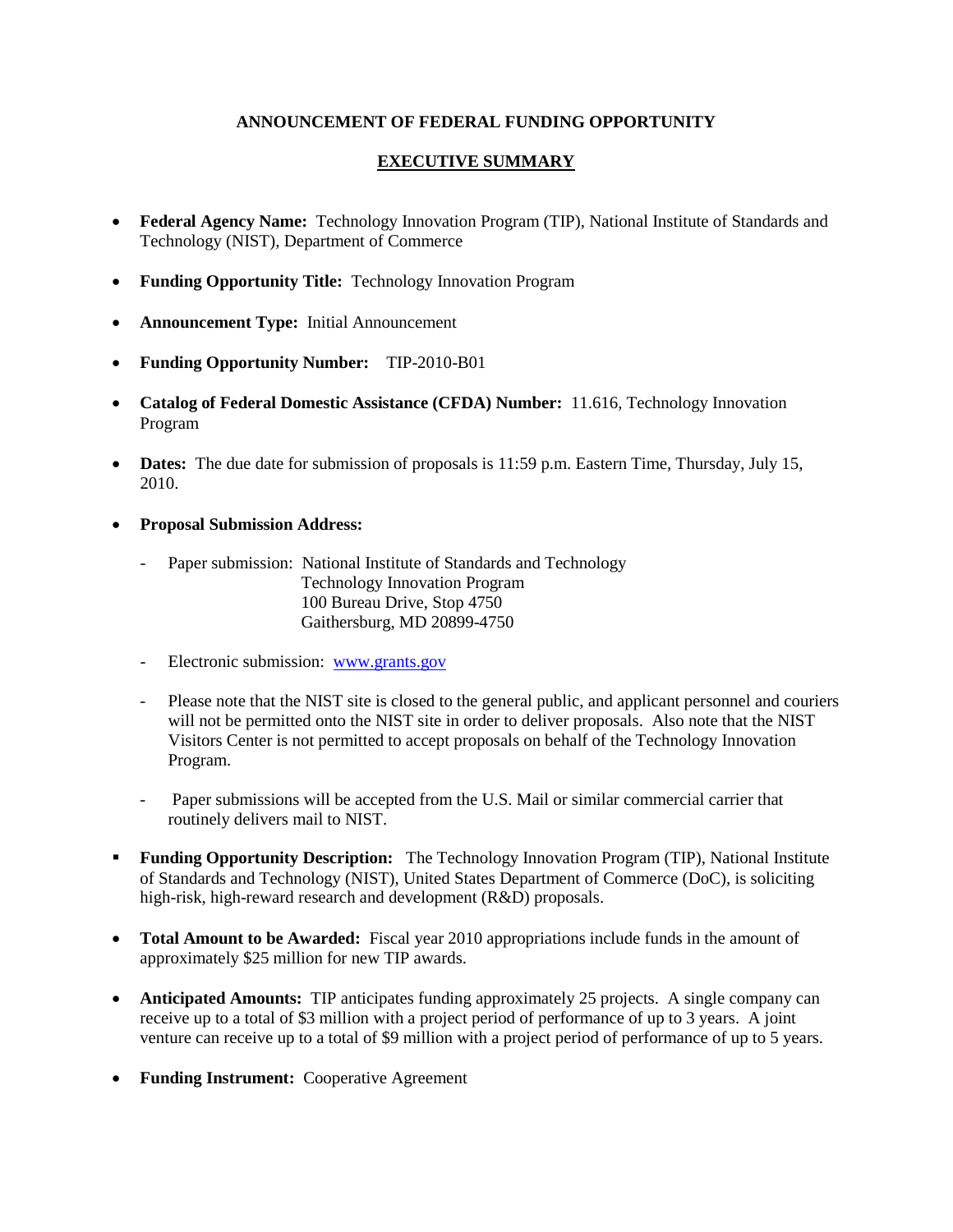- **Who Is Eligible:** Single companies and joint ventures are eligible to receive TIP funding as provided in 15 C.F.R. §§296.2, 296.4, and 296.5.
- **Cost-Sharing Requirements:** At least 50 percent of the yearly total project costs (direct plus all of the indirect costs).
- **Where to obtain the TIP Proposal Preparation Kit:** The April 2010 Kit is available at [http://www.nist.gov/tip/helpful-resources.cfm.](http://www.nist.gov/tip/helpful-resources.cfm) Requests for a paper copy of the Kit can be made by calling 1-888-847-6478.
- **Public Meetings (Proposers' Conferences):** TIP will hold three public meetings (Proposers' Conferences) to provide general information regarding TIP, to offer guidance on preparing proposals, and to answer questions. Proprietary technical discussions about specific project ideas with NIST staff are not permitted at these conferences or at any time before submitting the proposal to TIP. Therefore, proposers should not expect to have proprietary issues addressed at the Proposers' Conferences. Also, NIST/TIP staff will not critique or provide feedback on project ideas while they are being developed by a proposer. However, NIST/TIP staff will answer questions about the TIP eligibility and cost-sharing requirements, evaluation and award criteria, selection process, and the general characteristics of a competitive TIP proposal at the Proposers' Conferences and by phone and email. Attendance at the TIP Proposers' Conferences is not required.

The TIP Proposers' Conferences will be held on the following dates and times, and at the following locations:

**1) April 28, 2010, 9 a.m. - 2 p.m. Eastern Time**:NIST Red Auditorium, 100 Bureau Drive, Gaithersburg, MD. **Pre-registration is required by 5 p.m. Eastern Time on April 23, 2010, for the Proposers' Conference being held at NIST Gaithersburg, MD.** Due to increased security at NIST, **NO on-site registrations** will be accepted and all attendees **MUST** be pre-registered. Photo identification must be presented at the NIST main gate to be admitted to the April 28, 2010 conference. Attendees must wear their conference badge at all times while on the NIST campus. **Electronic Registration at [http://www.nist.gov/public\\_affairs/confpage/100428.htm](http://www.nist.gov/public_affairs/confpage/100428.htm)**.

No registration fee will be charged at the Proposers' Conference. Presentation materials from the Gaithersburg, MD Proposers' Conference will be made available on the TIP Web site. The Gaithersburg, MD Proposers' Conference will be webcast details will be available at the TIP Website: <http://www.nist.gov/tip>

**2) May 4, 2010, 1 p.m. - 5 p.m. Pacific Time Embassy Suites Hotel Los Angeles International Airport – South**, 1440 Imperial Avenue, El Segundo, CA 90245

**3) May 6, 2010, 9 a.m. – 1 p.m. Eastern Time Detroit Marriott Renaissance Center**, Renaissance Dr N, Detroit, MI 48243

**No Pre-registration is required for the Proposers' Conferences in Los Angeles, CA or Detroit, MI.**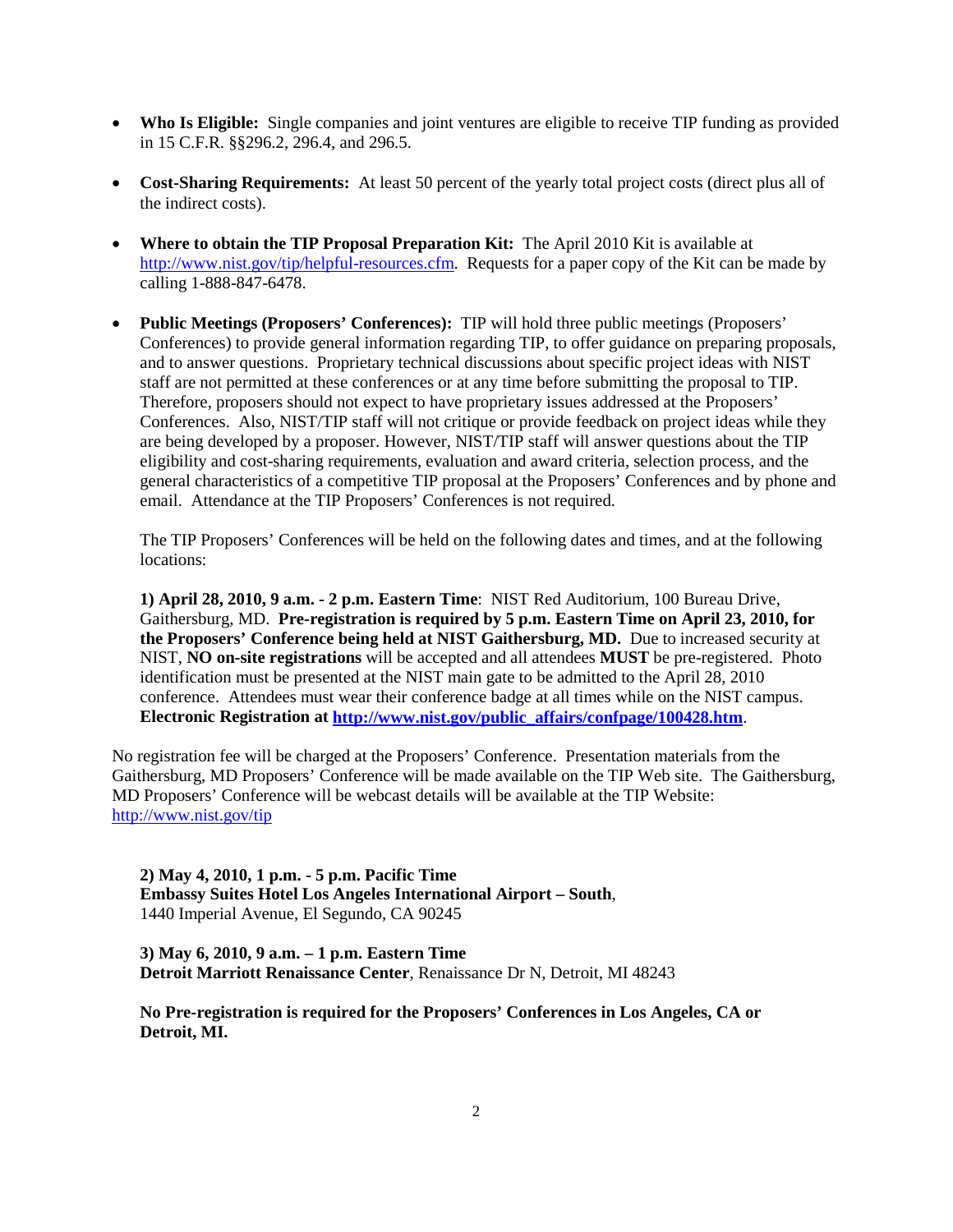#### **FULL ANNOUNCEMENT TEXT**

#### **I. Funding Opportunity Description**

The America Creating Opportunities to Meaningfully Promote Excellence in Technology, Education, and Science (COMPETES) Act, Pub. L. 110-69 (August 9, 2007), codified at 15 U.S.C. §278n, was enacted to invest in innovation through research and development and to improve the competitiveness of the United States. Section 3012 of the COMPETES Act established TIP for the purpose of assisting United States businesses and institutions of higher education or other organizations, such as national laboratories and nonprofit research institutions, to support, promote, and accelerate innovation in the United States through high-risk, high-reward research in areas of critical national need. High-risk, high-reward research is research that has the potential for yielding transformational results with far-ranging or wide-ranging implications; addresses areas of critical national need that support, promote, and accelerate innovation in the United States and is within NIST's areas of technical competence; and is too novel or spans too diverse a range of disciplines to fare well in the traditional peer review process. The TIP implementing regulations are published at 15 C.F.R. Part 296, and included in the TIP Proposal Preparation Kit as Appendix B.

TIP is soliciting proposals under this fiscal year 2010 competition in the area of critical national need entitled "Manufacturing" as described below.

#### **Area of Critical National Need: Manufacturing**

The goal of the research outcome/impacts from this competition is to provide manufacturers and end users improved access to adequate quantities of materials based on new advances at competitive costs that allow evaluation and utilization of these materials in innovative ways, and new manufacturing processes that can transform the way products are made. TIP's funding strategy for this competition will emphasize three important elements: 1) Process scale-up, integration and design for materials advances; 2) Predictive modeling for materials advances and materials processing*;* and 3) Critical process advances related to the manufacturability of materials and manufacturing of both new and existing products. These three elements of the societal challenge of accelerating the use of materials advances and advances in critical processes will be addressed as outlined in the white paper "Manufacturing and Biomanufacturing: Materials Advances and Critical Processes*"* [\(http://www.nist.gov/tip/cur\\_comp/index.cfm\)](http://www.nist.gov/tip/cur_comp/index.cfm).

Materials performance is often a critical consideration and controlling factor in the innovation process. High strength alloys are used to build stronger, lighter and safer vehicles; superalloys are used to make higher efficiency gas turbines; composites make larger, more efficient wind turbine blades and provide improved performance in aerospace applications; and nanomaterials are finding their way into better performing batteries, energy storage devices, electronic inks, high voltage transmission lines, and health care related applications (e.g., imaging and therapeutics). Ceramics have new uses in improving electronic and photonic devices, and glasses have many next-generation applications such as wireless communication, displays, optical telecommunication, integrated circuits, and ion exchange membranes for fuel cells. Overcoming scale-up issues of moving novel materials advances from the laboratory into manufacturing through "faster, better, cheaper" methods is just one way to help manufacturers be more successful and competitive. Critical processes are generally manufacturing processes that have the greatest impact on one or more of the following characteristics: product quality, product yields from raw materials, scrap rates, efficiency of raw material consumption, and/or other measures of efficiency. Many critical manufacturing processes are not flexible enough to easily incorporate novel materials advances into new products and many critical processes limit the nation's capacity to supply existing strategically important products. Finding technical solutions to these challenges in manufacturing can give the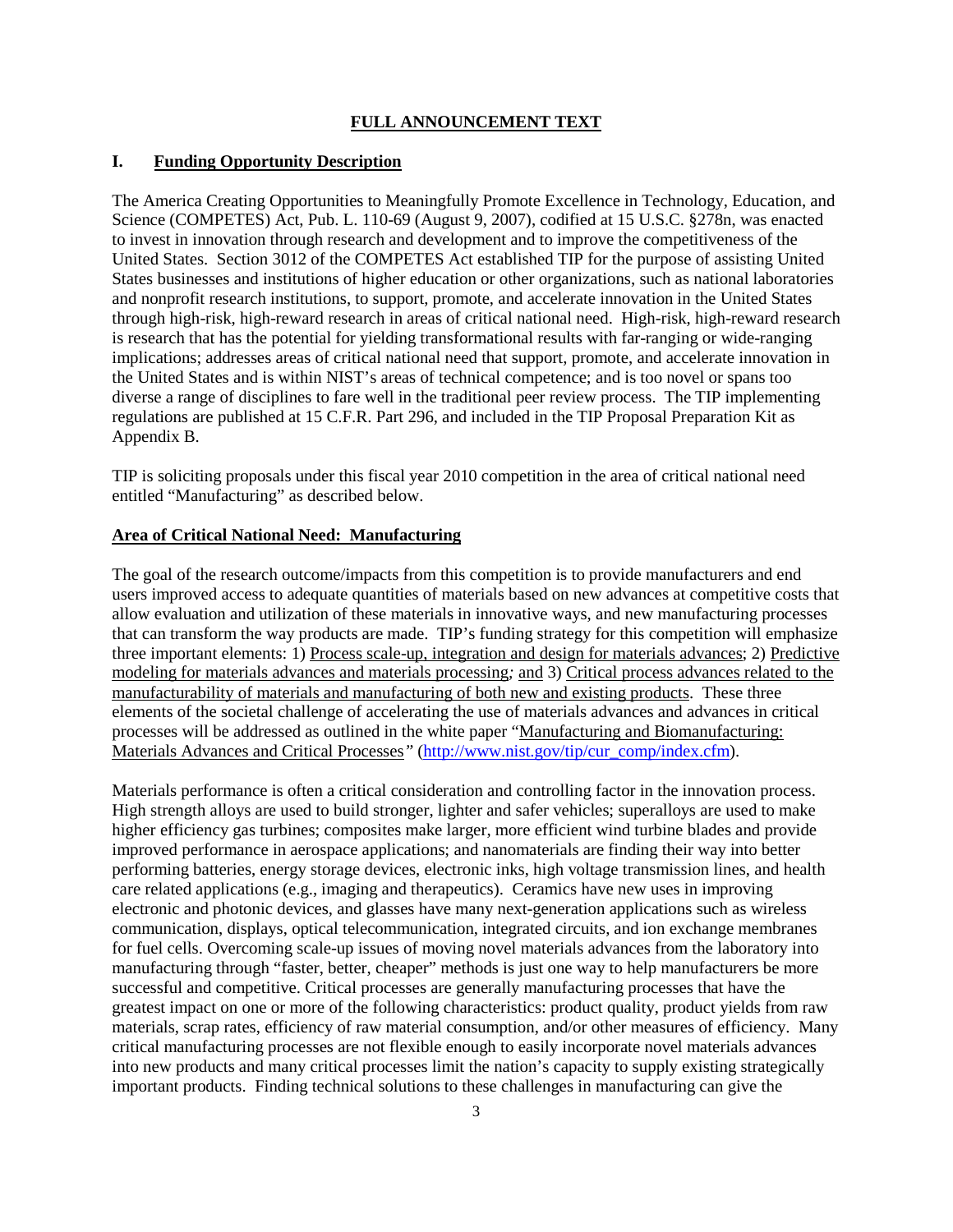comparative advantages necessary for retaining manufacturing in the United States. Outlined in this announcement are three key areas related to the manufacturability of materials advances and enhanced processing capabilities and descriptions of the supporting technical challenges that need to be addressed. If successful, the manufacturing solutions envisioned will have the potential to:

## **Create significant improvements in new and existing products and in their manufacture by accelerating the utilization of materials advances and overcoming critical manufacturing process bottlenecks to improve the competitiveness of U.S. manufacturers in the global marketplace.**

"Materials advances" are defined for purposes of this funding opportunity as:

Materials that have been developed to the point that unique functionalities have been identified and these materials now need to be made available in quantities large enough for innovators and manufacturers to test and validate in order to develop new products*.*

The unique functionality that these materials represent will require new levels of understanding in the sciences of materials processing and process control. Nanomaterials, for example, will require manipulation and measurement at the atomic level. In alloys, the measurements and control would be at the microscale (and eventually at the nanoscale) with an emphasis on anisotropic features of the micro (nano) structure. With composites, ceramics, and glasses, measurements and control would be at the mesoscale and would take advantage of the anisotropic layering of the process. Control of one material or phase within another will also be an important consideration.

A "critical process" is defined for purposes of this funding opportunity as:

A process that has a significant impact on capacity, output, quality, variability, efficiencies, performance, flexibility, etc., as well as a manufacturer's competitiveness and success*.* 

Process improvements made through high-risk, high-reward research and development, rather than simple engineering improvements or redesign, could lead to significant and quantifiable improvements in process output measures. As an example from last year's news headlines, consider the vaccine production response to the H1N1 flu outbreak. Experts were able to decode the virus to prepare a vaccine in record time, but encountered problems supplying the large volumes of vaccine needed in a timely fashion. Vaccines are grown in chicken eggs in a process that dates back to World War II. Each egg is in effect its own factory with product variability and purity issues. Development of new processes for production of recombinant vaccines as well as processes for real time monitoring and analysis could address these problems and would help to not only respond rapidly to new virus outbreaks, but could also reduce the cost of clinical trials through better scale-up methodologies. Addressing these challenges and needs could also impact other industries such as chemicals, biofuels, etc.

### **Element 1 - Process scale-up, integration, and design for materials advances**

New materials typically are developed in a laboratory setting, and then samples are given to endusers for alpha and beta testing. During this testing phase, it can take considerable time and experimentation to understand how the materials can be incorporated into a new product in a way that maintains and utilizes their unique functionality. Scaling-up from laboratory quantities to larger volumes, validating properties, and then incorporating the materials into product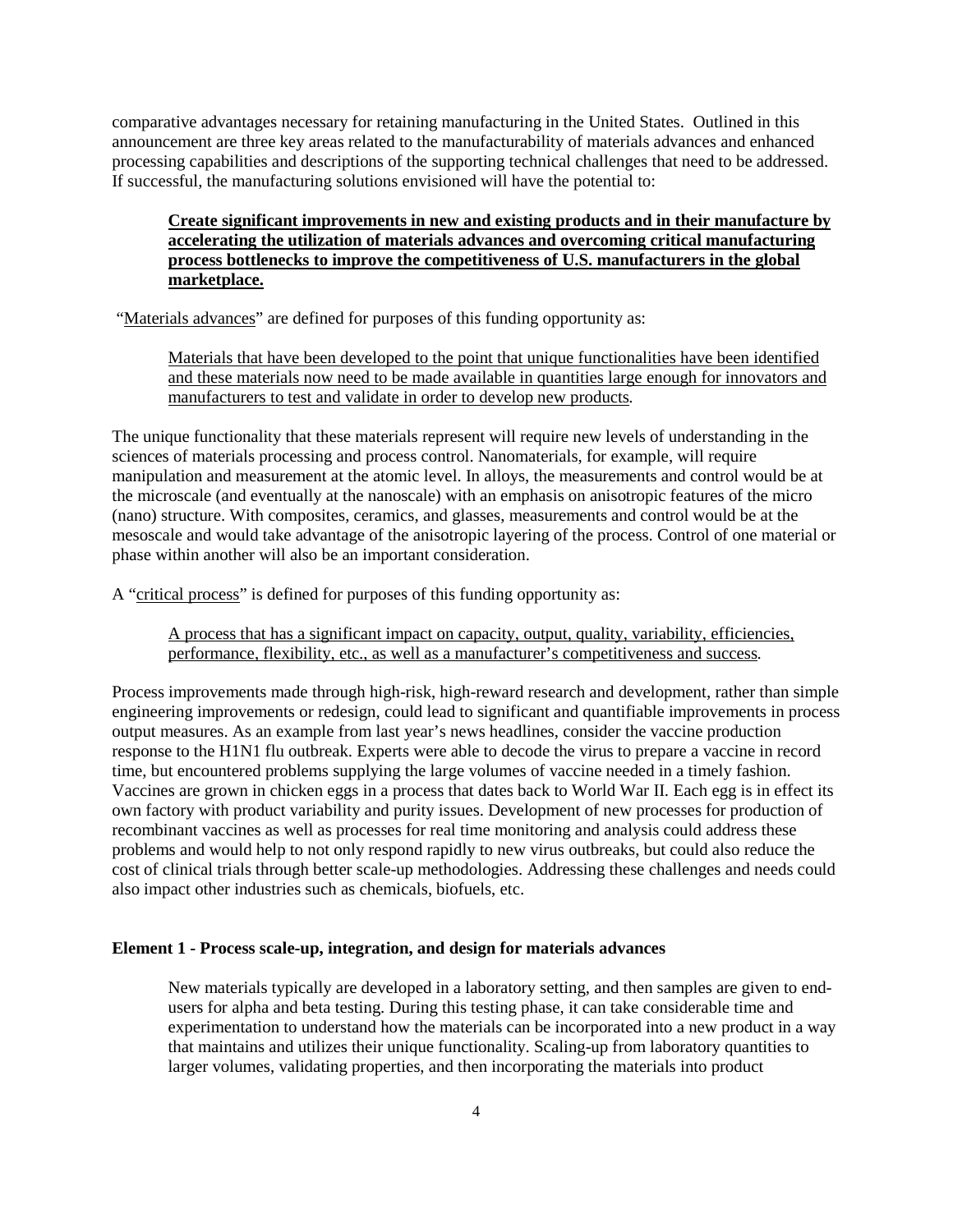manufacturing lines is often non-linear and does not follow straightforward scaling laws, due to the unique functionality that has been obtained from the materials advances.

#### **Element 2 - Predictive modeling tools for materials advances and materials processing**

Predictive modeling capabilities are key to developing new processes, scaling-up these processes, and understanding how to utilize the unique functionality of materials advances. Modeling capabilities are needed principally to:

- a. Analyze and understand why newly discovered materials do what they do and then extrapolate their behavior to new uses; and
- b. Incorporate this knowledge more efficiently into process design tools so new products can be made while maintaining the unique functionality of the materials as predicted.

#### **Element 3 – Critical process advances**

As the availability of new materials increases and the modeling of their behavior becomes more refined, there is a complementary need to improve processing or manufacturing methods. Highrisk, high-reward approaches are needed to exploit the properties of the materials advances into new and more advanced products as well as support the processing of existing materials in new and different ways, resolving key bottlenecks or critical problems such as energy consumption, processing time, scrap rates, quality, and throughput. Current methods of manufacturing often are not rapidly adaptable to making new or different products, and are often not optimized towards making existing products faster, more cheaply, and more sustainably. Improving processes used in the manufacture of new and existing products is an imperative for the continued global competitiveness of U.S. manufacturers. Agile, flexible, and increasingly interoperable systems are necessary enhancements to base manufacturing technologies in order to meet new productivity challenges.

Significant biomanufacturing process improvements are needed to enhance safety, quality, and consistency of biopharmaceuticals while reducing the manufacturing cost. For example, current sensing technologies typically require manual sampling, are not rapid or robust to cleaning agents or processes, and are not sufficiently reliable for imbedding in the manufacturing environment as automated technology. Critical process advances are needed, enabling rapid on-line sensing and analytical capabilities. New tools are needed for bioprocess optimization, control and improvement to enable a cost-effective batch or continuous manufacturing process. Processes that involve integrated sensing and detection capabilities for measuring multiple parameters will be useful. Moreover, purification and separation process advances involving novel membranes and affinity reagents are needed for cost-effective downstream processing in biopharmaceutical manufacturing processes.

The first two proposed elements for Manufacturing and Biomanufacturing: Materials Advances and Critical Processes require research in new technologies. The table below can be used to illustrate possible relationships between key challenges. TIP would expect solutions to the first two elements to map into one or more cells in Table 1 below. It is possible that the areas below could also impact or involve health care applications and/or biomanufacturing approaches.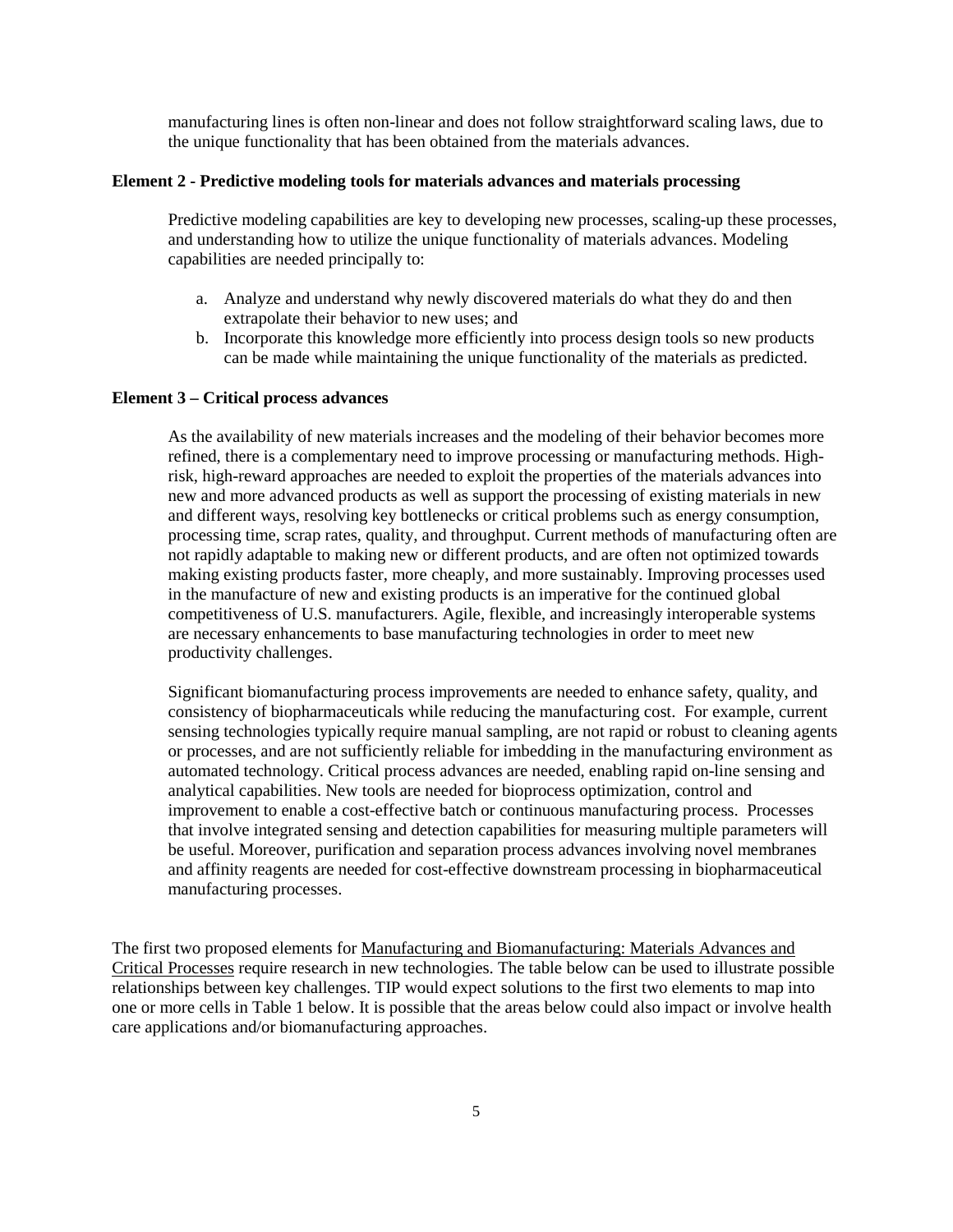### **TABLE 1:**

| <b>Technological Needs</b>           |                      | <b>Nanomaterials</b> | Superalloys,<br>Alloys &<br><b>Smart</b><br><b>Materials</b> | <b>Composites</b> | <b>Ceramics</b> | <b>Glasses</b> |
|--------------------------------------|----------------------|----------------------|--------------------------------------------------------------|-------------------|-----------------|----------------|
|                                      | <b>Scale-up from</b> |                      |                                                              |                   |                 |                |
| <b>Processing</b><br>of Materials    | Laboratory           |                      |                                                              |                   |                 |                |
|                                      | Quantities /         |                      |                                                              |                   |                 |                |
|                                      | <b>Controls</b>      |                      |                                                              |                   |                 |                |
|                                      | <b>Incorporate</b>   |                      |                                                              |                   |                 |                |
|                                      | into New Uses        |                      |                                                              |                   |                 |                |
|                                      | / Maintain           |                      |                                                              |                   |                 |                |
|                                      | <b>Functionality</b> |                      |                                                              |                   |                 |                |
| <b>Predictive</b><br><b>Modeling</b> | <b>Rules</b> /       |                      |                                                              |                   |                 |                |
|                                      | <b>Understand</b>    |                      |                                                              |                   |                 |                |
|                                      | <b>Why It Does</b>   |                      |                                                              |                   |                 |                |
|                                      | <b>What It Does</b>  |                      |                                                              |                   |                 |                |
|                                      | <b>Process</b>       |                      |                                                              |                   |                 |                |
|                                      | Modeling /           |                      |                                                              |                   |                 |                |
|                                      | <b>Design Tools</b>  |                      |                                                              |                   |                 |                |

For the first element, **process scale-up, integration, and design for materials advances**, new processes will need to be developed. These processes will increase to commercial scale the quantity and quality of available advanced materials; or help incorporate these materials into new, revolutionary products based on a new material's properties. These scaled-up processes may be a next generation or an entirely new process. For example, forging ever-larger parts cannot be solved by building ever-larger forges (which becomes prohibitively expensive), but instead by developing new techniques such as partial forging.

New instrumentation and measurement capabilities also will be needed to support these new processes. These instruments will need to measure real-time process parameters such as the properties that provide the unique capabilities of the advanced materials (e.g., composition). In addition, instruments for realtime inspection are needed to ensure and/or verify materials are being correctly incorporated into manufactured products that require the revolutionary functions of these new materials.

Proposals addressing **process scale-up, integration, and design for materials advances** will be considered responsive if they include scale-up of materials in one of the specified five materials classes (listed in Table 1) that are derived from biological or other sources and consist of one or more of the following:

- A single process to achieve the goals of the scale-up, or multiple processes integrated together into a coherent solution (i.e., diverse processes or multiples of a single process for "intensification");
- Scale-up of materials processes to manufacture and apply coatings that are within the scope requirements for the material types (nanomaterials; superalloys, alloys and smart materials; composites; ceramics; and glasses, including bulk metallic glasses); or
- Scale-up of materials processes for healthcare applications (e.g., imaging, therapeutics, etc.).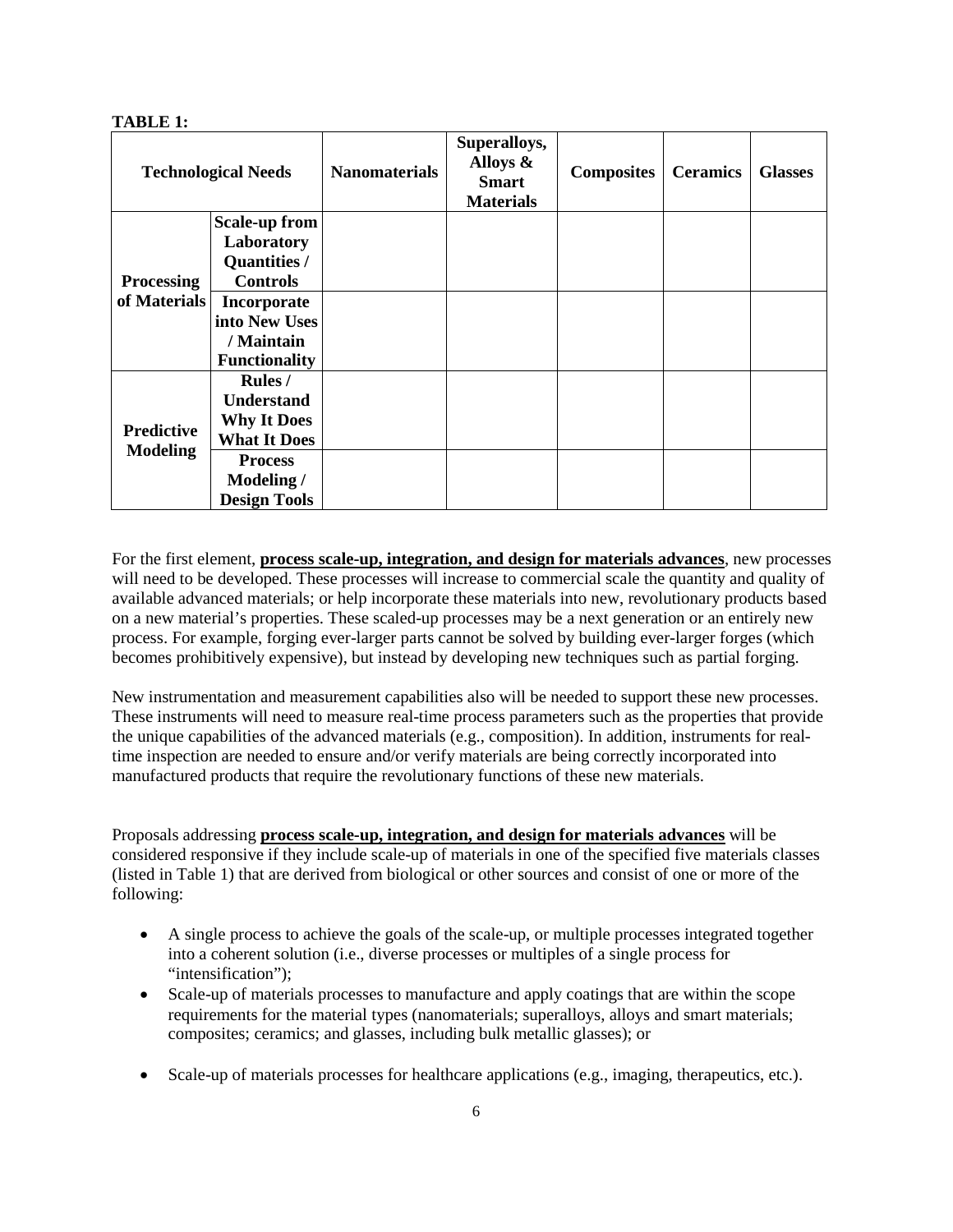Some examples of responsive proposals (not all-inclusive) include:

- Nano structured silica from rice plant or algae
- Oxide nanoparticles produced by microorganisms
- Quantum dot- based nanocomposites produced by genetically engineered viruses (e.g. M13) bacteriophage)
- Cellulose/polyethylene oxide nanocomposites produced by genetically engineered bacteria (Acetobacter Xylium)
- Biologically produced silver carbon composites for optically functional thin film
- Biologically produced natural fiber reinforced aerogel composites
- Composites made with chitosan derived from crustacean shells

Proposals addressing **process scale-up, integration and design for materials advances** must address **all** of the following issues:

- Address one or more of the materials areas specified in this announcement
- Ouantify the baseline processing capabilities
- Describe how the results of the process scale-up could lead to new products and manufacturing process capabilities
- Provide quantification and qualification of the estimated output of the final project results
- Scale-up of the quantities produced during the project must be targeted to increase by a factor of 1,000 fold or more (unit quantity per unit time) as compared to the baseline
- A detailed scientific rationale and description of the challenges to accomplish scale-up of the process(es) must be included.

Proposals addressing **process scale-up, integration, and design of materials advances** will be considered more competitive if they:

- Include validation methodologies by or with processors or end users and/or
- Address sustainability issues

Proposals addressing **process scale-up, integration, and design for materials advances** will be considered nonresponsive if they:

- Have the primary focus of the proposal on materials that are not included within Table 1 (i.e. pure polymers)
- Focus primarily on the application of material coatings using a material not included in Table 1
- Do not provide a quantitative technical discussion of baseline capabilities (state-of-the-practice or state-of-the-art)

For the second element, **predictive modeling for materials advances and materials processing**, new tools are needed to enable researchers to use constitutive relations and rules (with validation) concerning the underlying behavior of materials (understanding structure vs. function) and the changes to behavior due to manufacturing processes. For example, new tools will need to account for the scale-dependent behavior of materials advances. This capability will enable a better and quicker understanding of why materials do what they do. These efforts will also enable extrapolation of that knowledge beyond the laboratory conditions for which they were developed, and will therefore need new validation and verification capabilities. In addition, critical knowledge is needed about why certain decisions or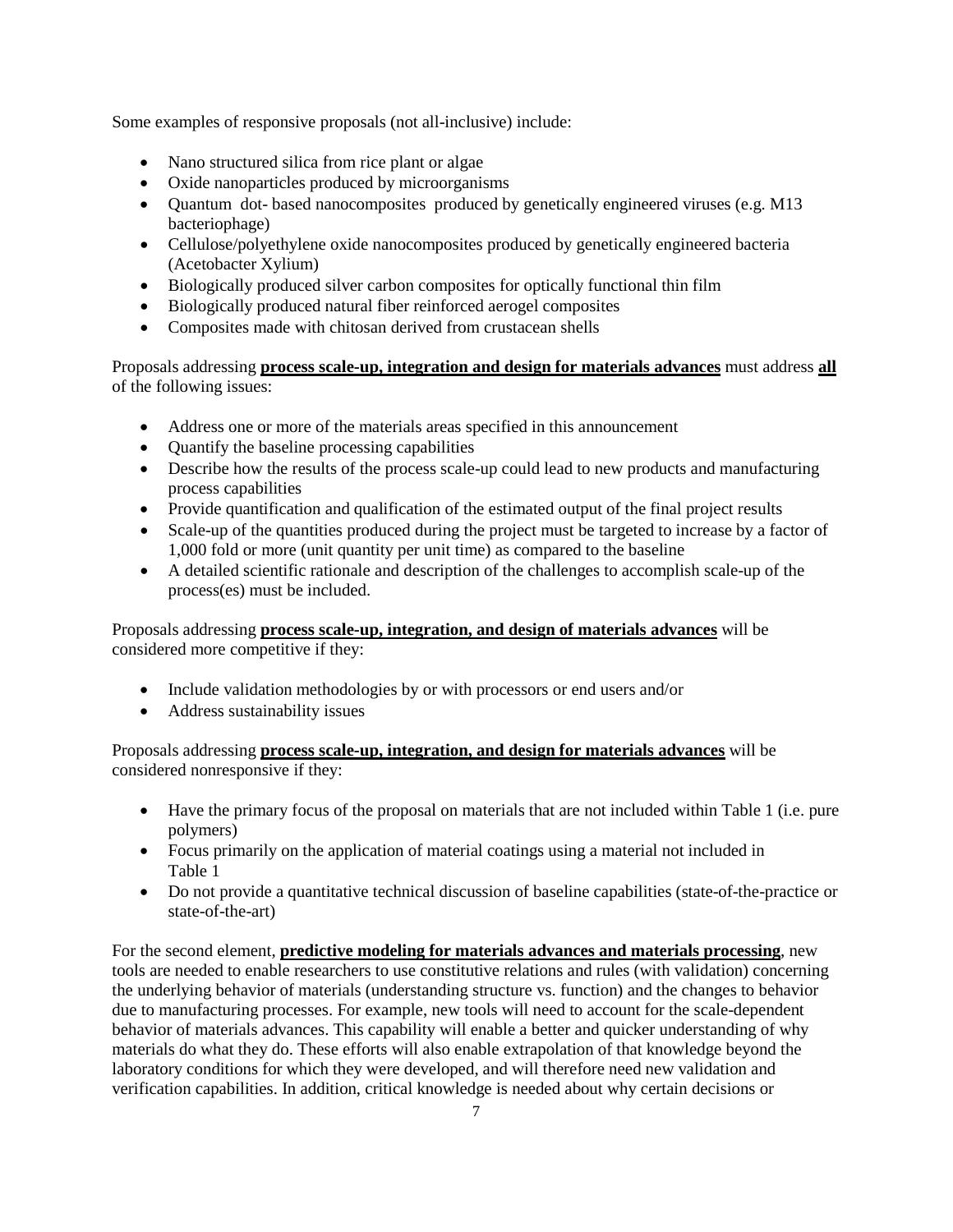assumptions were made, in order to incorporate new modeling capabilities for laboratory results into process design and modeling. Again, new validation and verification methodologies will be essential.

With successful development of these tools, processes, and technologies, the manufacturing communities will have significantly improved capabilities to quickly incorporate advanced materials breakthroughs into revolutionary products based on new materials functionality, and thus establish new competitive advantages in a global economy.

Proposals addressing **predictive modeling for materials advances and materials processing** must address **all** of the following issues:

- Address one or more of the materials areas given in Table 1
- Quantify the baseline modeling capability
- Describe how the results of the proposed modeling capabilities could lead to new products and manufacturing process capabilities

Proposals for **predictive modeling for materials advances and materials processing** must also address **one or both** of the following:

- Develop constitutive relationships and rules that describe the behavior and the process of the materials at a level that is useful for describing laboratory results, as well as for developing a greater understanding of the materials for end users and/or
- Develop or use the constitutive relationships and rules to develop process design tools for the manufacturing processes for these materials advances

Proposals addressing **predictive modeling for materials advances and materials processing** will be considered more competitive if they address:

- Collaboration by or with those who manufacture the materials, in order to validate the models and/or
- How users will specifically benefit from the acceleration and implementation of the proposed models in support of materials reliability (i.e. final properties or mechanical performance) and materials behavior before and after processing

Proposals addressing **predictive modeling for materials advances and materials processing** that do not include validation of models will be considered less competitive.

Proposals addressing **predictive modeling for materials advances and materials processing** will be considered nonresponsive if they:

- Have the primary focus of the proposal on materials that are not included within Table 1 (i.e., pure polymers)
- Focus primarily on the application of material coatings using a material not included under Table 1
- Do not provide a quantitative technical discussion of baseline capabilities (state-of-the-practice or state-of-the-art)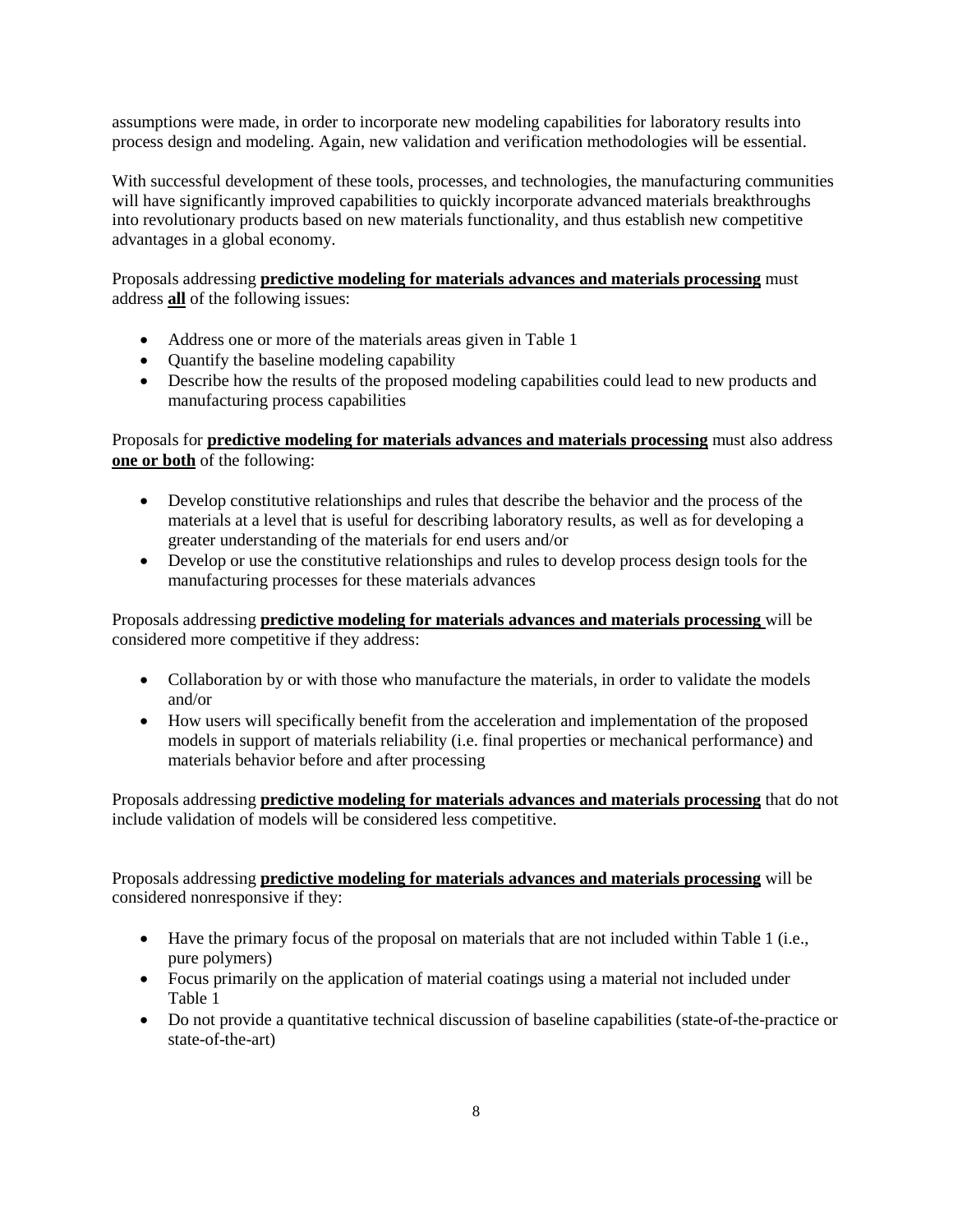The third element, **critical process advances***,* requires modifications in manufacturing processes that augment and expand current limited capabilities. Applications could include those oriented towards the creation of novel methods to fabricate unique components from complex, difficult-to-machine materials (advanced engineering materials or smart materials), or the design and implementation of real-time, sensor-based, feedback-optimized systems for discrete, continuous or batch manufacturing processes. A discrete manufacturing example could be a process for making customized parts such as medical implants, using techniques such as additive manufacturing, near net-shape fabrication, or partial forging. Processes are needed for the manufacture of parts possessing complex geometries from existing and novel materials while preserving the properties of the material. A batch process example would be improved process monitoring and in situ analytical tools, enabling a reduction in batch-to-batch variability and an improvement in quality, and quantity of biopharmaceuticals or other products produced in a more reliable and cost-effective manner.

A table for guidance on categorizing applicable processes and pathways to critical process advances is given below. TIP would expect solutions to the third societal challenge to map into one or more of the cells in Table 2 below.

| <b>State-Of-The-Art Approaches to</b><br><b>Critical Manufacturing Process</b> | <b>Process</b> |                 |                   |  |
|--------------------------------------------------------------------------------|----------------|-----------------|-------------------|--|
| <b>Advances for:</b>                                                           | <b>Batch</b>   | <b>Discrete</b> | <b>Continuous</b> |  |
| Improving quality                                                              |                |                 |                   |  |
| Increasing throughput                                                          |                |                 |                   |  |
| Reducing costs                                                                 |                |                 |                   |  |
| Enhancing sustainability                                                       |                |                 |                   |  |
| Enabling new capabilities                                                      |                |                 |                   |  |
| Improving agility                                                              |                |                 |                   |  |
| Other improvements                                                             |                |                 |                   |  |

**TABLE 2:**

Proposals addressing **critical process advances** will be considered responsive if they address improvements in **qualit**y, **throughput**, **costs**, **sustainability**, **new capabilities**, and **agility**, relative to the state-of-the-art for the process being proposed.

In drafting a proposal addressing **critical process advances** applicants should address topics in their area of interest such as:

• If a proposal offers improvements in several of these categories, the multiple improvements could be combined. For example, a proposed new process might offer half the setup time and triple the rate of production compared to existing processes.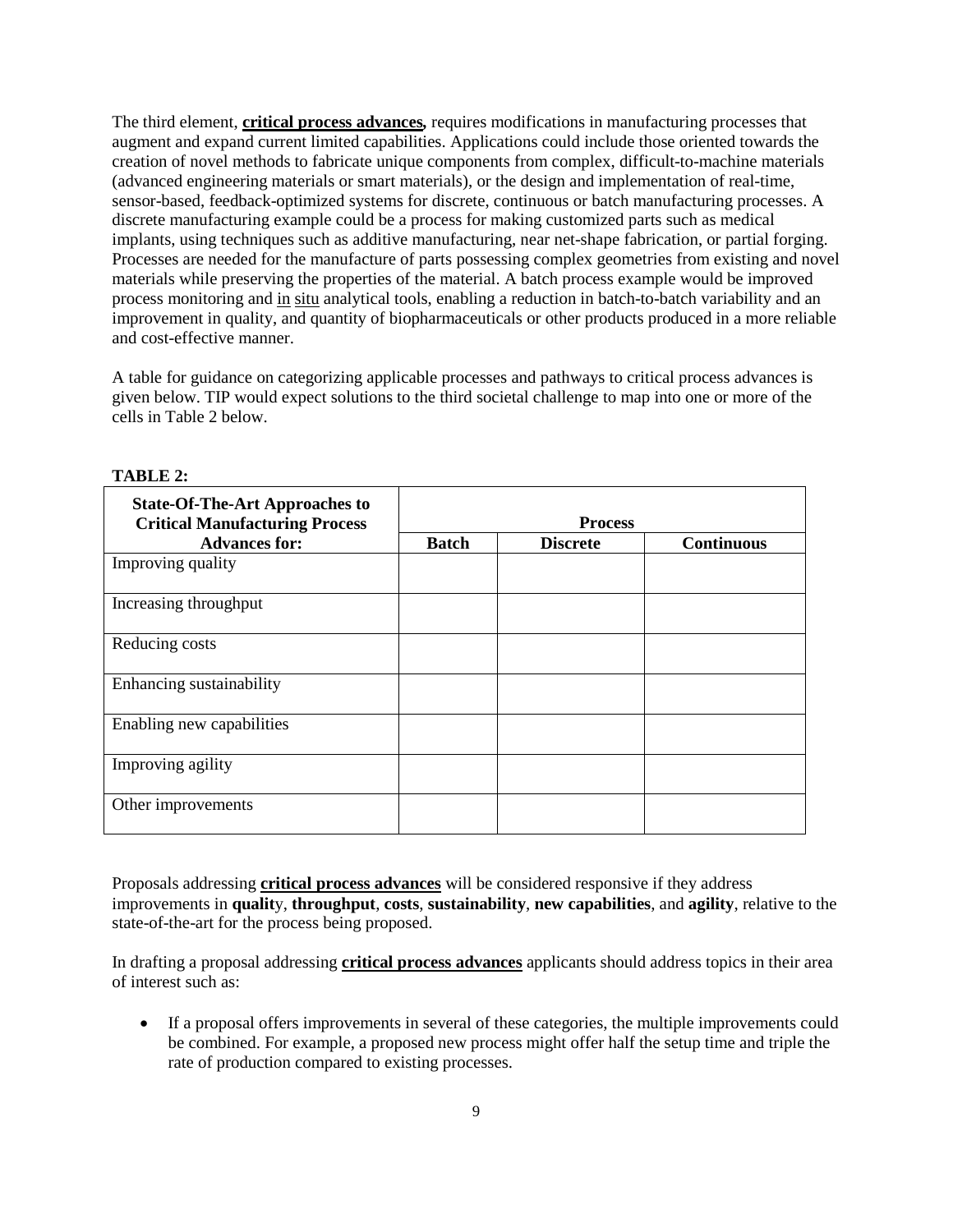- Benefits are not necessarily "linear"; for example, a component of a machine might benefit from increased strength or durability up to a point, beyond which there is little incremental benefit.
- Because manufacturing processes generally involve tradeoffs, a proposed new process may involve improvements in some areas and tradeoffs in other areas. For example, a proposed process might offer a factor of six **cost reduction** but a **production rate decrease** of a factor of two, and the net benefit of the tradeoff will be evaluated.
- Proposals should quantify to the extent possible every aspect of the advance in state of the art (as shown by the rows in the Table 2 above), including any that may offer decreased benefit as a tradeoff to further increase the advance in another area. Claimed benefits must be quantified for particular target application(s). (Example: "a new forging and heat treatment process for automobile axles will allow 50% lighter parts to be used and cut manufacturing cost by x%, improving fuel economy by y%, and ultimately reducing greenhouse gas emissions by z million tons per year.")
- The evaluation process should not make assumptions about performance parameters that are not discussed. For example, if a proposal claims lower cost but does not mention quality, reviewers will have to consider the possibility that quality is being sacrificed to save on cost, and such a proposal will be less competitive than one that offers comparable cost saving together with a claim for quality equal to or better than current products.

The term "biomanufacturing" as used throughout this notice and in the FFO announcement refers to manufacturing of biopharmaceuticals. Biopharmaceuticals are complex pharmaceutical products manufactured by biotechnology. Two types of biomanufacturing are considered: bioprocessing for production of biopharmaceuticals such as recombinant proteins as vaccines, therapeutics, or as molecular probes for diagnostics, and advanced biofabrication and processing for production of cell or tissue-based biopharmaceuticals such as engineered cells and engineered tissues as therapies. Engineered tissues are complex structures involving cells, scaffolds and signaling molecules. Manufacturing of either type of biopharmaceuticals is within the scope of the competition.

Proposals addressing **critical process advances** will be considered responsive if they provide improvements in one or more critical processes integrated together into a coherent solution to significantly enhance process efficiencies and reduce process variability. Some examples of responsive proposals (not all-inclusive) include:

- New biomanufacturing process capabilities enabling rapid on-line monitoring of production cell health and function (e.g. cell viability, metabolism, contaminants) and on line monitoring of the structure and function of engineered cells or tissues when developed as therapeutics.
- Advanced bioprocesses for rapid on-line analysis of biopharmaceuticals (e.g. protein glycoforms, three-dimensional structure, aggregates, immunogenicity and contaminating bacteria, viruses, mycoplasma, production cell proteins and nucleic acids).
- Advanced active control feedback systems for monitoring and controlling complex bioprocesses and high throughput microreactor/bioreactor array systems for optimizing production cell systems (e.g. engineered Chinese Hamster Ovary or CHO cells, insect cells, microorganisms, or algae).
- Advances in critical processes in cost effective scale up of engineered cells or engineered tissues.
- New, automated processes for producing parts using composite materials.
- Affordable fabrication methods for lightweight components manufactured from low cost titanium powders.
- Reduction of energy intensity and demand, carbon dioxide and greenhouse gas emissions in glassmaking or other high energy consuming sectors.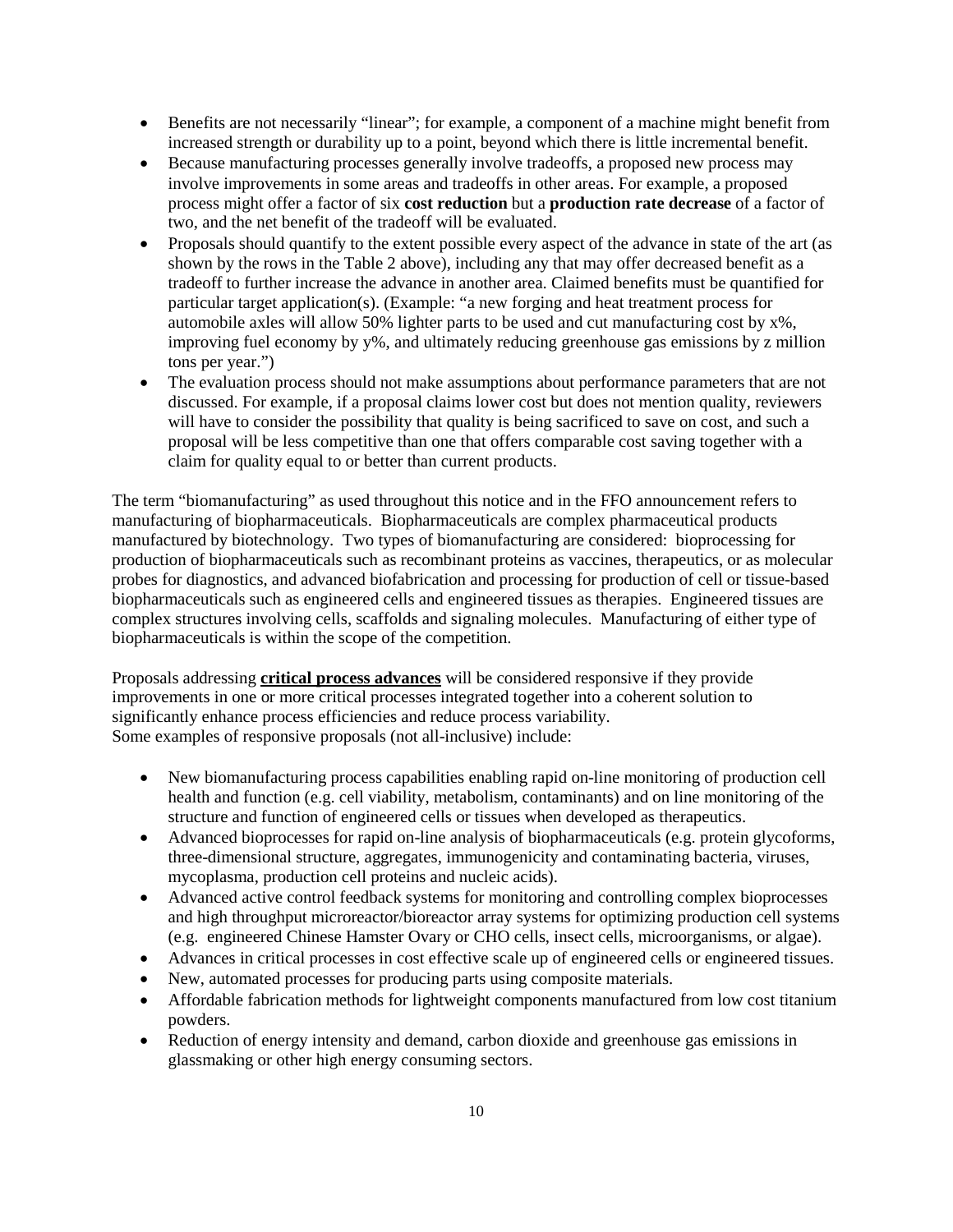- Precision additive manufacturing of medical devices.
- Low cost technologies for advancing the uses of nanomaterials in a variety of end products.

Responsive proposals addressing **critical process advances** must address **all** of the following issues:

- Address how the improved manufacturing processes are transformational compared to the stateof-the-art;
- Describe how the results of the research will lead to new and improved manufacturing processes enabling safe, cost effective and reliable production and new and improved products such as customized medical implants, large bearings, etc.;
- Describe why the technological solutions are high-risk and high-reward in nature; and
- Provide quantification and qualification of the estimated output of the final project results.

Proposals addressing **critical process advances** will be considered more competitive if they:

- Include multiple improvement areas from the table above;
- Include validation methodologies by or with processors or end users; and/or
- Address sustainability issues.

Examples of proposals addressing **critical process advances** that will be considered nonresponsive are:

- Any manufacturing process that offers only incremental improvement over existing processes;
- Processes that are intended **primarily** for military/weaponry applications (e.g. warhead manufacture, chemical/biological warfare materials production);
- Manufacturing processes that cannot be performed in the U.S. due to existing laws or regulations;
- Projects primarily focused on production of **non engineered** cells or tissues as therapeutics;
- Projects involving straightforward scale-up of biopharmaceuticals with incremental improvements in the manufacturing processes;
- Projects that involve incremental improvements in traditional processes for biomolecule production (e.g. vaccine production in chicken eggs, hormones such as insulin extracted from pig tissue);
- Biomanufacturing projects that primarily focus on processes for production of nonbiopharmaceutical products ( e.g. production of biofuels or small molecule drugs);
- Projects that primarily focus on drug discovery or design of new biomaterials;
- Projects that primarily focus on discovery of new production cell systems;
- Projects that use living genetically modified vertebrate animals, invertebrate animals, or plants as bioreactors for biopharmaceutical production;
- Production or scale up of scaffolds or biomaterials used in scaffold design that are not a part of the manufacturing of engineered tissues; and
- Projects with a primary focus (people, equipment, time, and/or funds) on device development.

## **Additional Requirements for All Manufacturing Proposals**

TIP proposals are strengthened and generally considered most competitive when the proposed research plan includes validation by others of the research goals. When preparing a proposal, it is necessary to quantify and qualify the ability of the research results to "Transform the Nation's Capacity to Deal with Major Societal Challenges". The claims that any proposal makes relative to this key criterion are strengthened by validation of the research results with one or more end user(s) of the technology. The proposal may make assertions by narrative and referenced third-party documentation. The addition of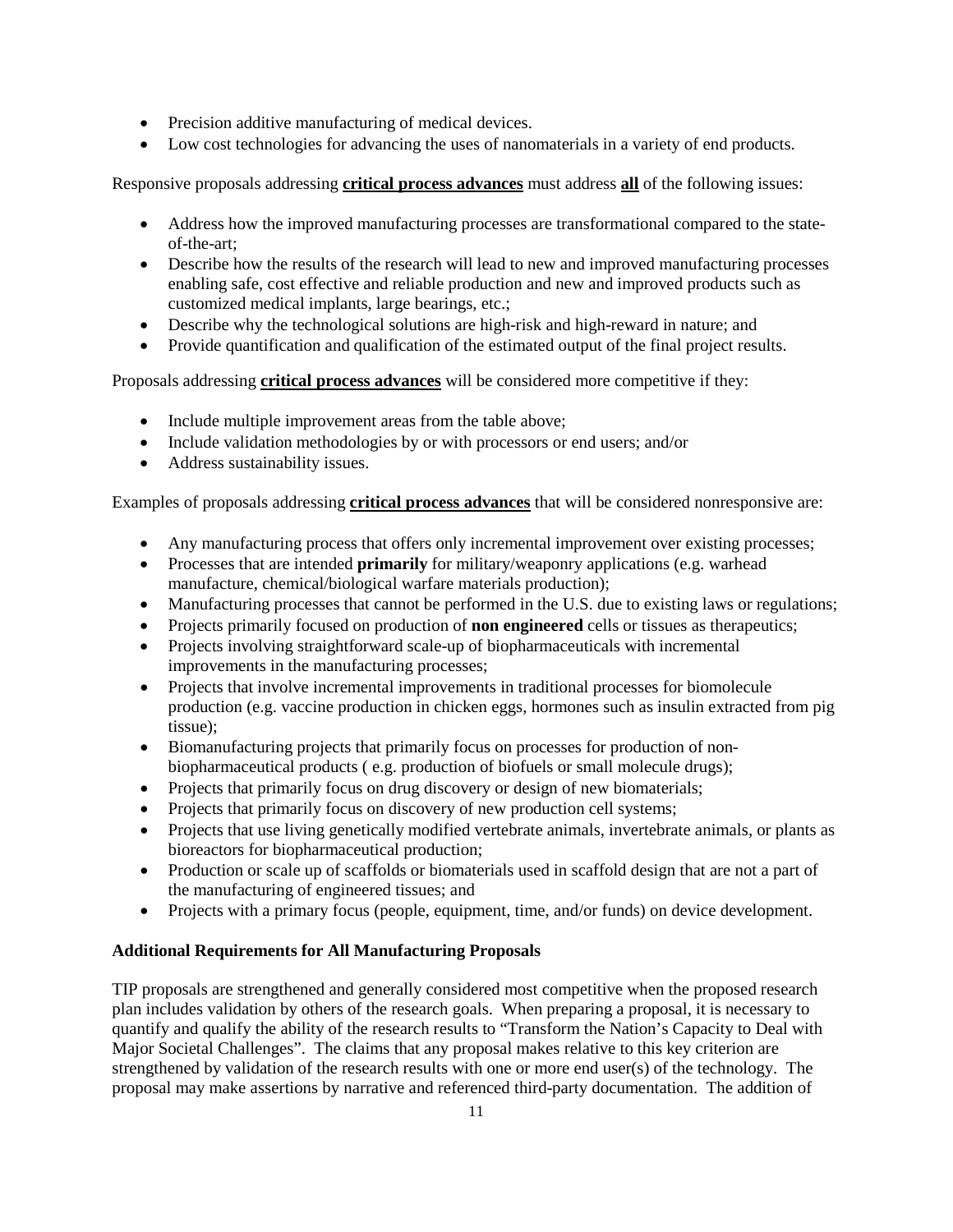"letters of interest" in the research results by potential end users adds strength to a proposal. Ultimately, the addition of one or more end users in a validation task implementing the research results would present the strongest case for commitment to the planned research goals.

Examples of validation tasks within each of the three elements might include:

- Process scale-up, integration, and design for advanced materials: Create a prototype using the advanced material produced from the research.
- Predictive modeling for advanced materials and materials processing*:* Apply modeling capability by implementing the new model information as a key knowledge component into a process or product.
- Critical process advances: Integrate the research results into processes for optimization, control and improvements in manufacturing and product analysis (e.g. composites, metals, chemicals, biopharmaceuticals).

**Nonresponsive projects** under this area of critical national need include:

- Projects whose principal focus is on discovery of new materials;
- Efforts related to the physical extraction of raw materials;
- Straightforward improvements to existing processes or materials without the potential for a transformational increase in performance to the technical requirements;
- Integration projects using only existing state-of-the-art processes, models or materials;
- Software development that is predominantly straightforward, routine data gathering using applications of standard software development practices; and
- Projects that do not include a quantitative baseline and quantitative metrics for tracking research.

In addition to the competition-specific nonresponsive projects, the following are nonresponsive projects:

- Straightforward improvements of existing products or product development.
- Projects that are Phase II, III, or IV clinical trials. TIP will rarely fund Phase I clinical trials and reserves the right not to fund a Phase I clinical trial. The portion of a Phase I trial that may be funded must be critical to meeting evaluation criterion (a)(1) addressing the scientific and technical merit of the proposal. The trial results must be essential for completion of a critical R&D task of the project. The definitions of all phases of clinical trials are provided in the TIP Guidelines and Documentation Requirements for Research Involving Human & Animal Subjects located at [http://www.nist.gov/tip/helpful-resources.cfm.](http://www.nist.gov/tip/helpful.html)
- Pre-commercial-scale demonstration projects where the emphasis is on demonstrating that some technology works on a large scale or is economically sound rather than on R&D that advances the state of the art and is high-risk, high-reward.
- Projects that TIP determines would likely be completed without TIP funds in the same time frame or nearly the same time frame, or with the same scale or scope.
- Predominantly straightforward, routine data gathering (e.g., creation of voluntary consensus standards, data gathering/handbook/specification sheet preparation, testing of materials, or unbounded research aimed at basic discovery science) or application of standard engineering practices.
- Projects in which the predominant risk is market oriented—that is, the risk that the end product may not be embraced by the marketplace.

Projects with software work, that are predominantly about final product details and product development, and that have significant testing involving users outside the research team to determine if the software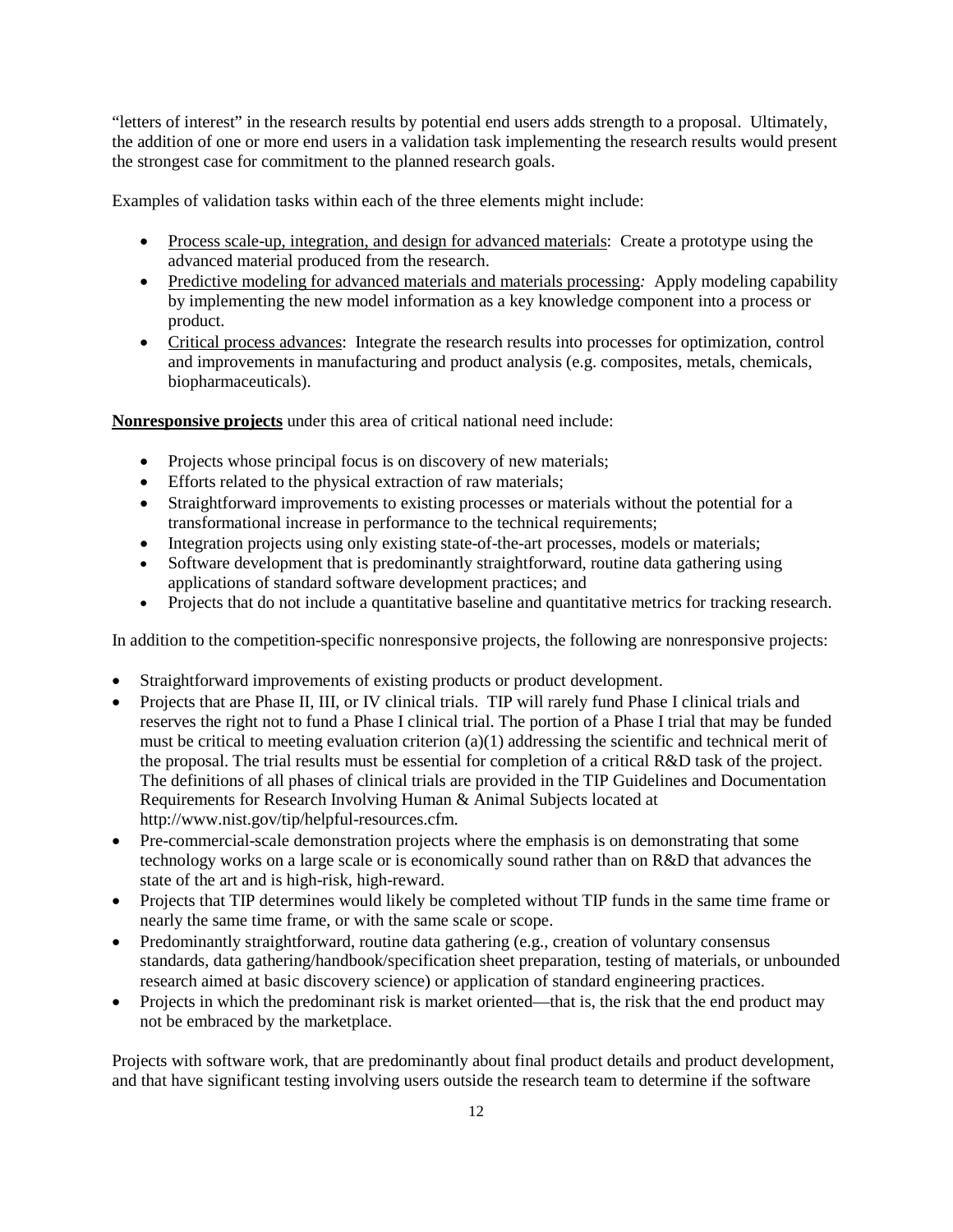meets the original research objectives, are likely to be either uncompetitive or possibly ineligible for funding. However, R&D projects with limited software testing, involving users outside of the research team, or vertebrate animals, may be eligible for funding and contain eligible costs within a TIP award when the testing is critical to meeting evaluation criteria and/or award criteria and the testing results are essential for completion of a critical task in the proposed research. This type of testing in projects may also be considered to involve human subjects or vertebrate animals in research and require compliance with applicable Federal regulations and NIST policies for the protection of human subjects or live vertebrate animals

## **II. Award Information**

Fiscal year 2010 appropriations include funds in the amount of approximately \$25 million for new TIP awards. Approximately 25 total awards are anticipated. The anticipated start date is January 1, 2011. The period of performance depends on the R&D activity proposed. A single company can receive up to a total of \$3 million with a project period of performance of up to 3 years. A joint venture can receive up to total of \$9 million with a project period of performance of up to 5 years.

Continuation funding after the initial award is based on satisfactory performance, availability of funds, continued relevance to program objectives, and is at the sole discretion of NIST.

The funding instrument used in TIP awards is a cooperative agreement. Through the use of the cooperative agreement, TIP fosters public/private partnerships to accomplish a public purpose to support, promote, and accelerate innovation in the United States through high-risk, high-reward research in areas of critical national need. TIP plays a substantial role beyond the levels required normally for program stewardship of grants. This includes but is not limited to monitoring of the technical progress against established milestones, and maintaining fidelity against the TIP award and evaluation criteria; review and approval of key personnel, including the Principal Investigator (PI) and designated staff other than the PI; significant changes in project participants that impact the technical approach; and tracking impact statements for use in the TIP Annual Report.

## **III. Eligibility Information**

## 1. **Eligible Applicants/Proposers**

A U.S.-owned, single, small-sized or medium-sized company doing a majority of its business in the United States or a joint venture may apply for TIP funding. Members of joint ventures that are companies must also be doing a majority of their business in the United States. In addition, a company incorporated in the United States that has a parent company incorporated in another country may apply provided that certain requirements are met as discussed below. The term business or company means a for-profit organization, including sole proprietors, partnerships, limited-liability companies (LLCs), and corporations (15 C.F.R. §296.2).

- a. Single Company—a small-sized or medium-sized company. If the single company proposal includes contractors, the single company must be substantially involved in the R&D, with a leadership role in the project and defining the research agenda.
- b. Joint Venture—a business arrangement that includes either:
	- (1) At least two separately owned small-sized or medium-sized for-profit companies that are both substantially involved in the project and both of which are contributing to the cost-sharing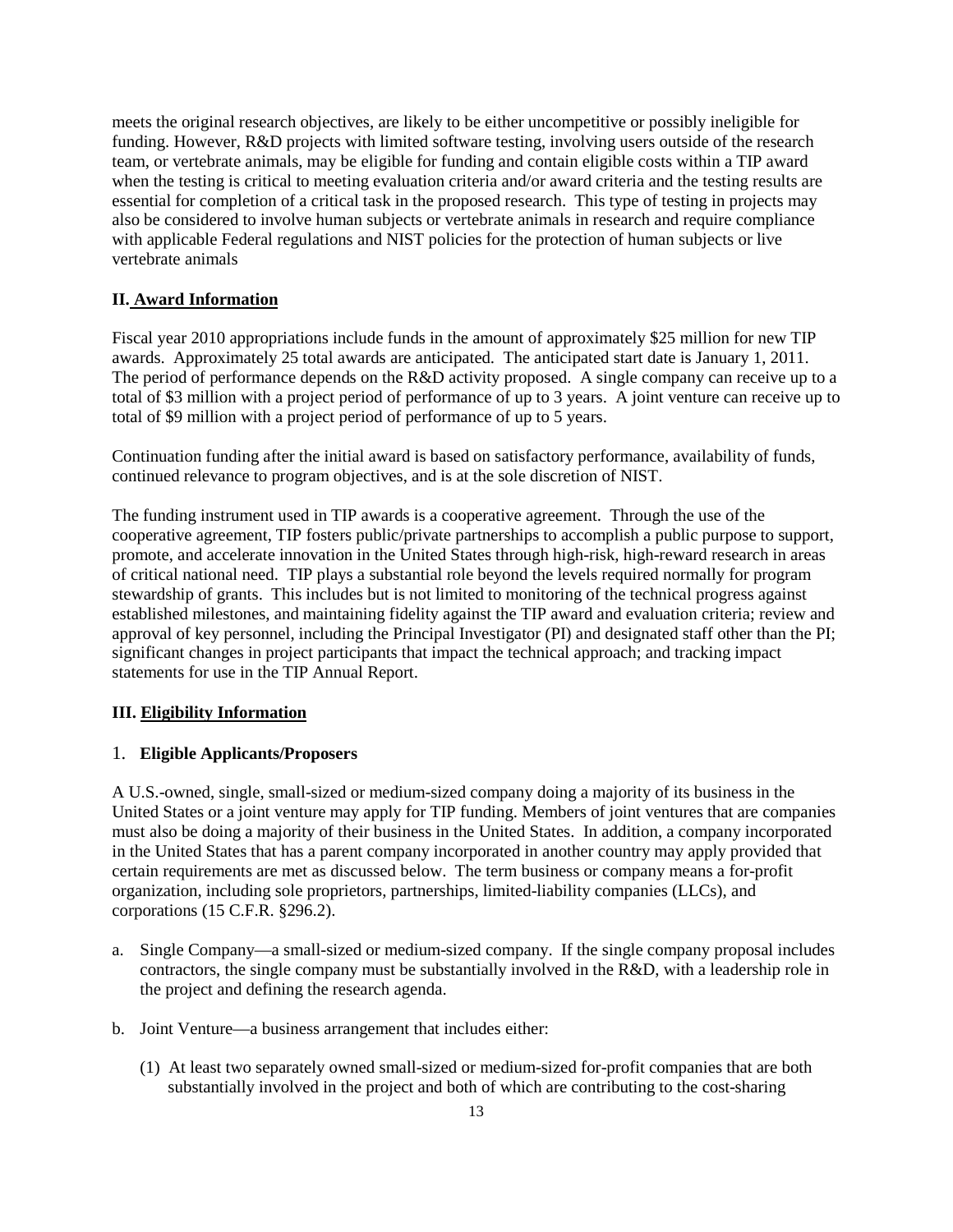requirement, with the lead company of the joint venture being either an eligible small-sized or medium-sized company; or

(2) At least one small-sized or medium-sized eligible for-profit company and one institution of higher education or other organization, such as a national laboratory, governmental laboratory (not including NIST), or nonprofit research institute, that are both substantially involved in the project and both of which are contributing to the cost-sharing requirement, with the lead entity of the joint venture being either the small-sized or medium-sized company or the institution of higher education.

TIP joint venture members must formally agree (i.e., sign a Joint Venture Agreement as discussed in Chapter 3, Section D of the TIP Proposal Preparation Kit) to collaborate on the project. The joint venture may include additional companies, institutions of higher education, and other organizations, such as national laboratories, governmental laboratories (not including NIST), and nonprofit research institutes, that may or may not contribute nonfederal funds to the project.

A large-sized company is not eligible to apply for TIP funding. A large-sized company is defined as any business, including any parent company plus related subsidiaries, having annual revenues in excess of \$ 1.7208 billion. This number is based on the May 2009 issue of *Fortune* magazine's Fortune 1000 list. (Note that the revenue amount will be updated annually and will be noted in future annual announcements of availability of funds.)

c. Nonprofit organizations must meet the eligibility criteria set forth in 15 CFR 296.5(a) (2) which explains the eligibility criteria for companies.

A company incorporated in the United States that has a parent company incorporated in another country is eligible to participate and receive TIP funding if it meets the conditions in the TIP legislation (15 U.S.C. §  $278n(l)(1)$ ) and regulations (15 C.F.R. §296.5). Before making a final award, TIP will make a foreigneligibility finding based on these conditions regarding the company's participation in a TIP project. The foreign eligibility finding involves the collection of evidence of whether the following conditions are met:

- a. The company's participation in the TIP project would be in the economic interest of the United States, and
- b. The country of incorporation of the parent company provides all of the following:
	- (1) Comparable opportunities to those afforded to any other company for U.S.-owned companies to participate in government-funded programs similar to TIP,
	- (2) Comparable local investment opportunities to those afforded to any other company for U.S. owned companies, and
	- (3) Adequate and effective protection of U.S.-owned companies' intellectual property rights.

TIP takes responsibility for gathering information related to the above requirements. The submitting organization must provide with the proposal a form NIST-1022G, Foreign-Owned Company Questionnaire (see Exhibit 10 of the TIP Proposal Preparation Kit), that relates to the role of the foreignowned company in the project to help address the foreign eligibility requirement. If there is more than one such company, a separate form NIST-1022G, Foreign-Owned Company Questionnaire, must be submitted for each one.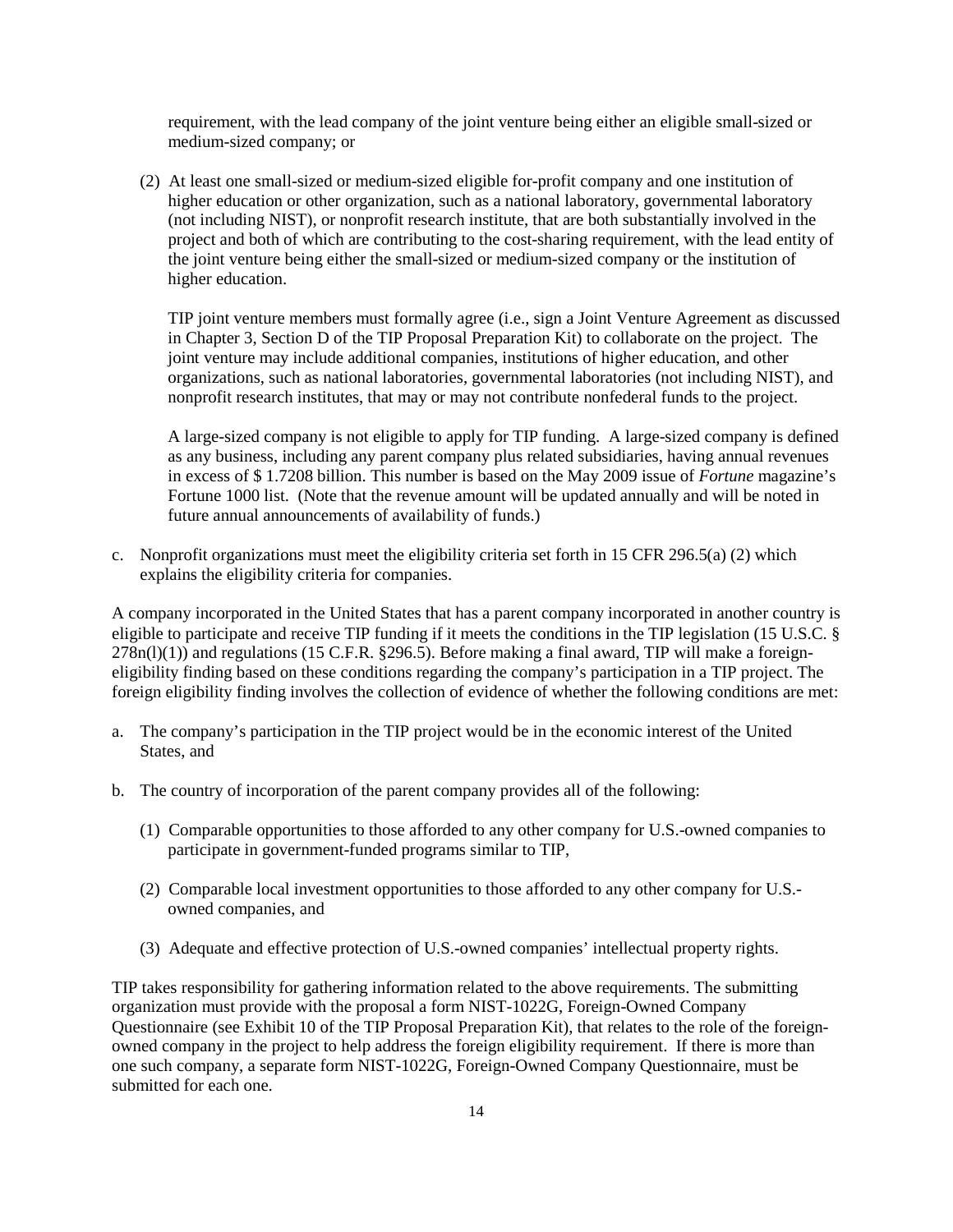It is important that the information requested on the form NIST-1022G, Foreign-Owned Company Questionnaire, be provided in complete form at the time of proposal submission because it is used to assess the foreign-owned proposer's ability to bring about economic benefits to the United States. Information requested on this questionnaire relates to evidence that the company's participation is in the economic interest of the United States and includes the following:

- a. A sound justification that the involvement by the company and its role in the project is necessary to achieve the technical objectives and goals of the project;
- b. Evidence that the company makes investments in research, development, and manufacturing in the United States (an example might be the location and square footage of facilities and special equipment where the project will be carried out);
- c. Evidence that the company makes significant contributions to employment in the United States (i.e., number of employees); and
- d. Evidence that the company agrees to promote the manufacture within the United States of products resulting from the TIP-supported technology and to procure supplies from competitive U.S. suppliers. (For instance, will the company incorporate the technology into existing product lines or processes, or will the company develop new products or processes?)

#### 2. **Cost-Sharing or Matching Requirement**

- a. Single small- or medium-sized company recipients can receive up to a total of \$3 million in TIP funding for R&D activities spanning up to 3 years. TIP funds may only be used to pay direct costs. Single company recipients are responsible for funding all of their indirect/overhead costs. Small-sized and medium-sized companies applying as single company proposers must provide a cost share of at least 50 percent of the yearly total project costs (direct plus all of the indirect costs).
- b. Joint venture recipients can receive up to a total of \$9 million for R&D activities spanning up to 5 years. TIP funds may only be used to pay direct costs. Joint ventures are responsible for funding all of their indirect/overhead costs. Joint ventures must provide a cost share of at least 50 percent of the yearly total project costs (direct plus all of the indirect costs).

If an award is issued to a joint venture, each joint venture member will be responsible for meeting its committed cost share in accordance with the approved budget incorporated in the award. No joint venture member will be responsible for the cost-share commitment of any other joint venture member. However, with the agreement of the joint venture members, along with notification to the NIST Grants Officer, a joint venture member that has exceeded its cost-share commitment may allow its excess cost share to be applied to the cost-share deficit of another joint venture member, so that the overall joint venture cost share is met.

Cost-sharing is that portion of project costs not borne by the Federal government. Sources of revenue to satisfy the required cost share include cash and third party in-kind contributions. Cash may be contributed by any nonfederal source, including but not limited to recipients, state and local governments, companies, and nonprofits (except contractors working on a TIP project). Third party in-kind contributions can be made by any nonfederal source (except contractors working on a TIP project) and include, but are not limited to equipment, research tools, software, supplies, and/or services. Except as specified in 15 C.F.R. §296.6, the value of in-kind contributions shall be determined in accordance with 15 C.F.R. § 14.23 (Uniform Administrative Requirements for Grants and Cooperative Agreements With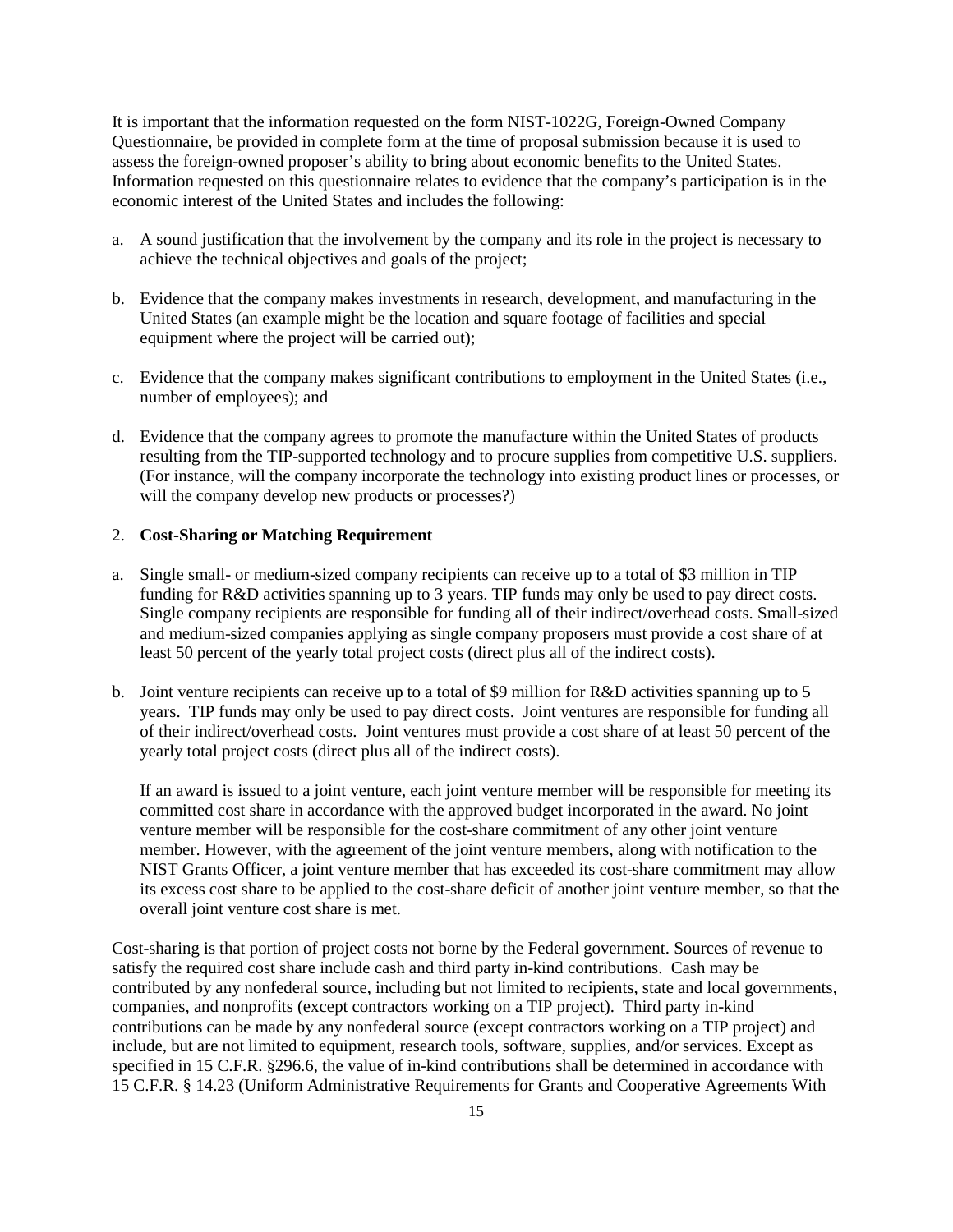Institutions of Higher Education, Hospitals, Other Non-Profit, and Commercial Organizations [http://www.nist.gov/tip/helpful-resources.cfm\)](http://www.nist.gov/tip/helpful-resources.cfm) and will be prorated according to the share of total use dedicated to the TIP project.

Additionally, as with the Federal share, any costs included as cost share must be allowable under the following applicable Federal cost principles available at [http://www.nist.gov/tip/helpful-resources.cfm:](http://www.nist.gov/tip/helpful-resources.cfm)

- a. For-profit companies: 48 C.F.R. Part 31.
- b. Universities: 2 C.F.R. Subtitle A, Chapter II, Part 220 (OMB Circular A-21).
- c. Nonprofit organizations: 2 C.F.R. Subtitle A, Chapter II, Part 230 (OMB Circular A-122).
- d. State and Local Governments: 2 C.F.R., Subtitle A. Chapter II, Part 225 (OMB Circular A-87).
- e. Hospitals: 45 C.F.R. Part 74, Appendix E.

Letters of commitment, letters of support, and letters of corroboration, documenting efforts to secure other funding, required or as appropriate, are identified in the TIP Proposal Preparation Kit in Chapter 2.

#### **IV. Application/Proposal and Submission Information**

#### 1. **Application/Proposal Package**

The April 2010 version of the TIP Proposal Preparation Kit must be used to prepare and submit all proposals under the fiscal year 2010 competition. The Kit is available at [http://www.nist.gov/tip/helpful](http://www.nist.gov/tip/helpful-resources.cfm)[resources.cfm.](http://www.nist.gov/tip/helpful-resources.cfm) Requests for a paper copy of the Kit can be made by calling 1-888-847-6478.

The Kit contains proposal cover sheets, other required forms, and all the necessary guidelines for developing a TIP proposal. Information on electronic proposal submissions via grants.gov is also available in the Kit. All proposals must be prepared in accordance with the guidelines in the Kit.

#### 2. **Content and Form of Application/Proposal Submission**

All paper (hard copy) and electronic proposal submission requirements are discussed in detail in Chapters 2, 3 and 4 of the TIP Proposal Preparation Kit. The Kit also includes the "Human Subjects Determination Checklist" in Chapter 6, and General Instructions for Submitting TIP Proposals Electronically via Grants.gov in Chapter 7 to assist potential proposers in their proposal preparation and submission. Additionally, all of the required forms are included in the TIP Kit as Exhibits.

TIP does not accept pre-proposals, unsolicited proposals, or letters of intent.

### 3. **Submission Dates and Times**

The due date for submission of proposals is 11:59 p.m. Eastern Time, Thursday, July 15, 2010. This deadline applies to any mode of proposal submission, including express mailing and electronic. Do not wait until the last minute to submit a proposal. TIP will not make any allowances for late submissions, including incomplete Grants.gov registration or delays by guaranteed overnight couriers. To avoid any potential processing backlogs due to last minute registrations, proposers are highly encouraged to start their Grants.gov registration process at least four weeks prior to the proposal submission due date.

Any proposals not received by the due date will not be considered and will be returned to the proposer without review. TIP determines whether a proposal has been submitted before the deadline by date/time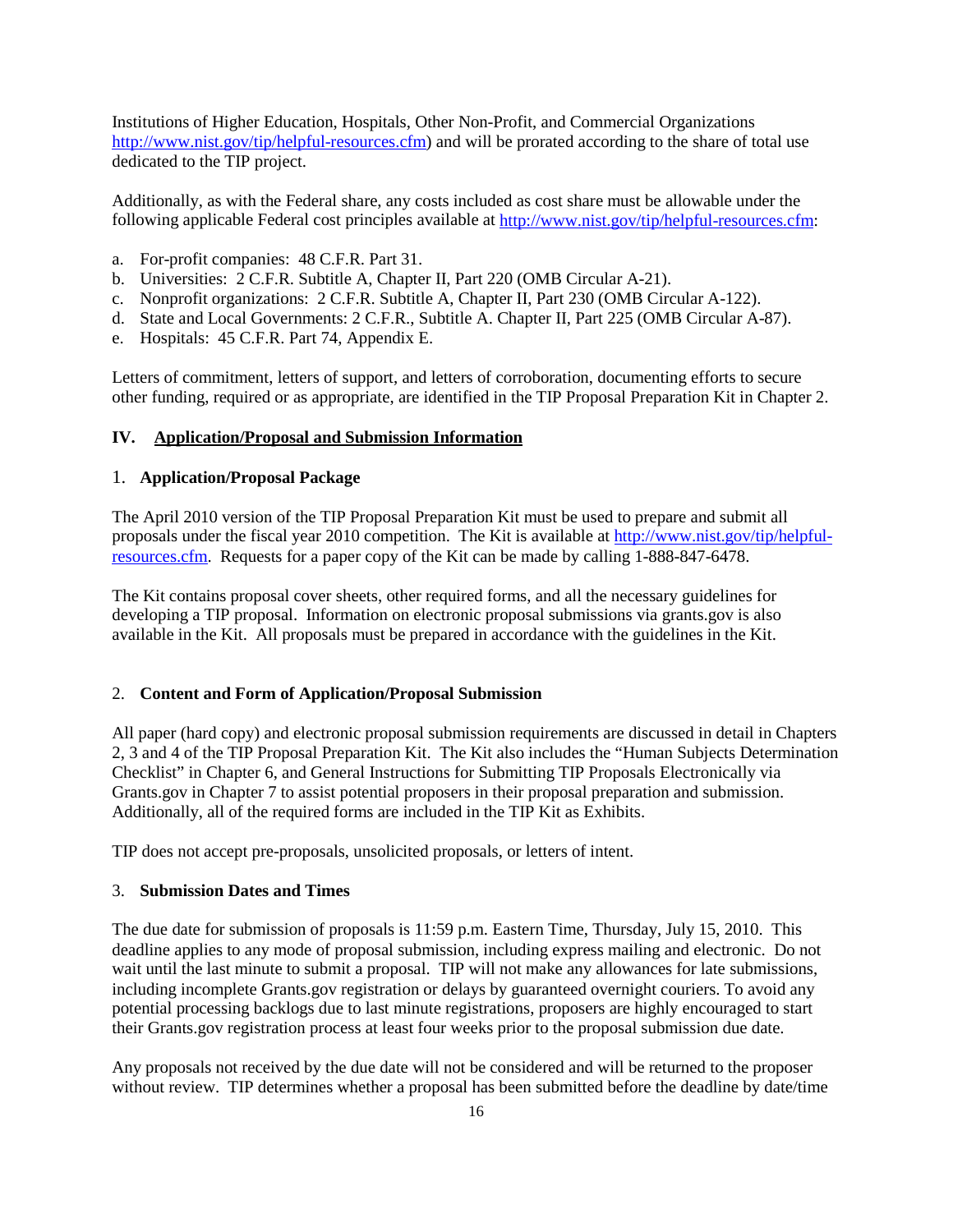receipt of proposals as they are physically received in the TIP office or in the case of electronic submission, as the time stamped on the automatically generated notification indicating successful submission.

*Important: Applicants submitting both electronic and paper format proposals should be aware that adequate time must be factored into proposers' schedules for delivery of the proposal. Applicants submitting electronic proposals are advised that volume on Grants.gov is currently extremely heavy, and if Grants.gov is unable to accept proposals electronically in a timely fashion, proposers are encouraged to exercise their option to submit proposals in paper format. Applicants submitting paper proposals should allow adequate time to ensure a paper proposal will be received on time, taking into account that guaranteed overnight carriers are not always able to fulfill their guarantees.* 

### 4. **Executive Order 12372 (Intergovernmental Review of Federal Programs)**

Proposals under this program are not subject to Executive Order 12372.

## 5. **Funding Restrictions**

- a. The federal share of a project funded under the Program shall not be more than 50 percent of total project costs.
- b. Federal funds may be used only for direct costs and not for indirect costs, profits, or management fees. However, indirect costs may be used to meet the cost-sharing requirement.
- c. Regardless of any approved indirect cost rate applicable to the award, the maximum dollar amount of allocable indirect costs for which the recipient may use as cost-sharing shall be the lesser of the line item amount of indirect costs contained in the approved budget of the award, or the recipient's share of the total allocable indirect costs of the award based on the indirect cost rate approved by an oversight or cognizant federal agency and current at the time the cost was incurred, provided the rate is approved on or before the award end date.
- d. No large-sized business may receive funding as a recipient or subrecipient of an award under the Program. When procured in accordance with procedures established under the Procurement Standards required by part 14 of Subtitle A of title 15 of the Code of Federal Regulations, recipients may procure supplies and other expendable property, equipment, real property and other services from any party, including large-sized businesses.
- e. **Unallowable/Ineligible Costs**. The following items, regardless of whether they are allowable under the federal cost principles, are ineligible/unallowable under TIP:
	- (1) Bid and proposal costs unless they are incorporated into a federally-approved indirect cost rate (e.g., payments to any organization or person retained to help prepare a proposal).
	- (2) Construction costs for new buildings or extensive renovations of existing buildings. However, costs for the construction of experimental research and development facilities to be located within a new or existing building are allowable provided the equipment or facilities are essential for carrying out the proposed project and are approved in advanced by the NIST Grants Officer. These types of facility costs may need to be prorated if they will not be used exclusively for the research activities proposed.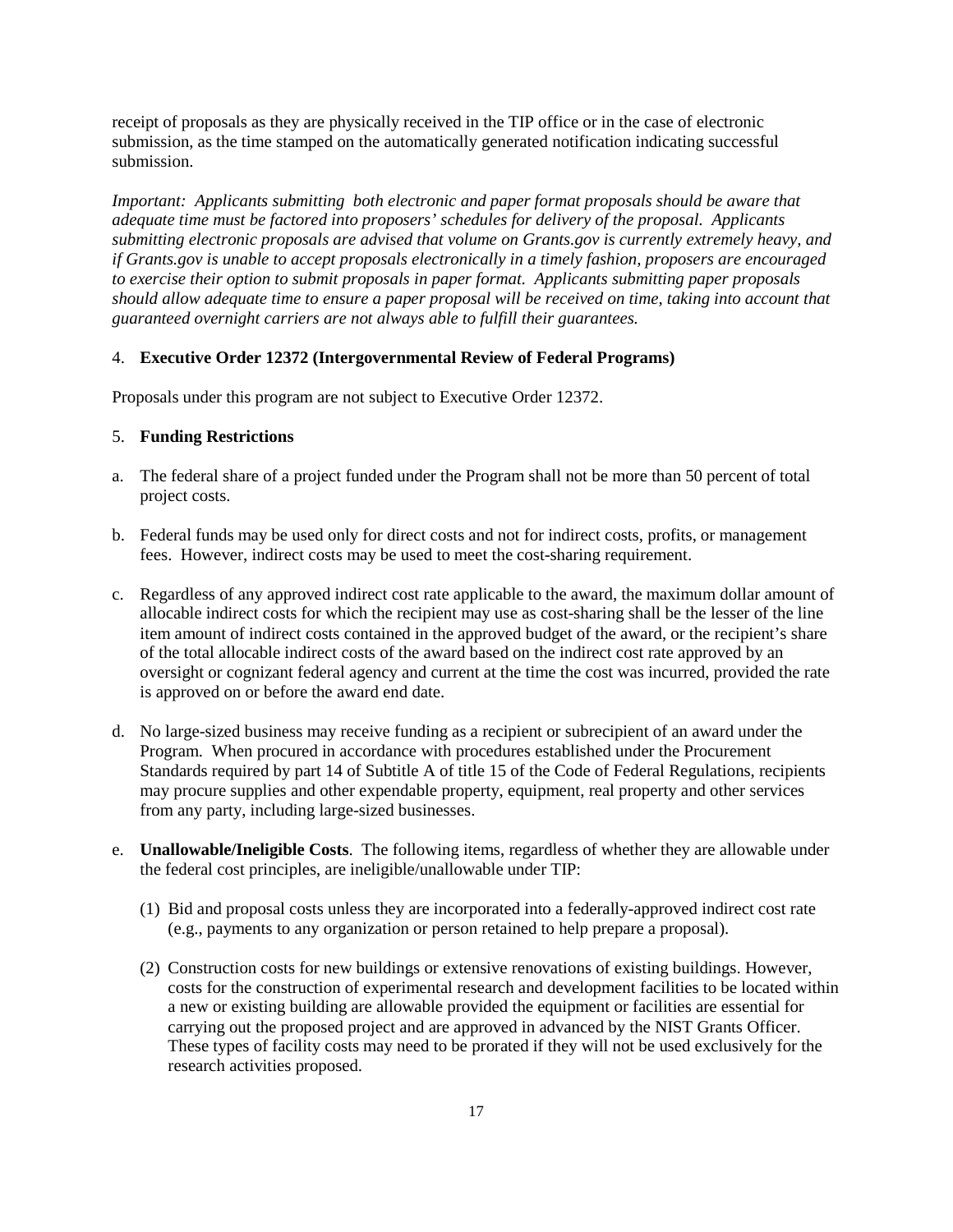- (3) Contractor office supplies and contractor expenses for conferences/workshops.
- (4) Contracts to another part of the same company or to another company with identical or nearly identical ownership. Work proposed by another part of the same company or by another company with identical or nearly identical ownership should be shown as funded through interorganizational transfers that do not contain profit. Inter-organizational transfers should be broken down in the appropriate budget categories.
- (5) For research involving human and/or animal subjects, any costs used to secure Institutional Review Board or Institutional Animal Care and Use Committee approvals before or during the award.
- (6) General purpose office equipment and supplies that are not used exclusively for the research: e.g., office computers, printers, copiers, paper, pens, and toner cartridges.
- (7) Indirect costs, which must be absorbed by the recipient. However, indirect costs are allowable for contractors under a single company or joint venture award. (Note that indirect costs absorbed by the recipient may be used to meet the cost-sharing requirement.)
- (8) Marketing, sales, or commercialization costs, including marketing surveys, commercialization studies, and general business planning, unless they are included in a federally approved indirect cost rate.
- (9) Office furniture costs, unless they are included in a federally approved indirect cost rate.
- (10) Patent costs and legal fees, unless they are included in a federally approved indirect cost rate.
- (11) Preaward costs: i.e., any costs incurred prior to the award start date.
- (12) Profit, management fees, interest on borrowed funds, or facilities capital cost of money. However, profit is allowable for contractors under a single company or joint venture.
- (13) Project development planning (e.g. patent and literature searches) and creation of milestones. For example, proposals that plan on developing milestones only if an award is received and after literature searches are performed under the award are generally not competitive. Costs for literature searches in general are ineligible.
- (14) Relocation costs, unless they are included in a federally approved indirect cost rate.
- (15) Salaries: NIST limits the salaries of project personnel to not exceed Level I of the Executive Schedule (\$199,700 as of January 2010 [http://www.opm.gov/oca/10tables/html/ex.asp\)](http://www.opm.gov/oca/10tables/html/ex.asp).
- (16) Tuition costs are generally not allowed as direct costs on projects. An institution of higher education participating in a TIP project as a contractor or as a joint venture member or lead may charge TIP for tuition remission or other forms of compensation paid as, or in lieu of, wages to students performing necessary work. These are allowable, provided the requirements are met under 2 C.F.R. Subtitle A, Chapter 2, Part 220, Appendix A. 45 (formerly OMB Circular A-21, Section J.41). In such cases, tuition remission and other forms of compensation paid to students shall be treated as direct costs in accordance with the actual work being performed, and listed in the budget under "Other." Tuition remission may be charged on an average rate basis.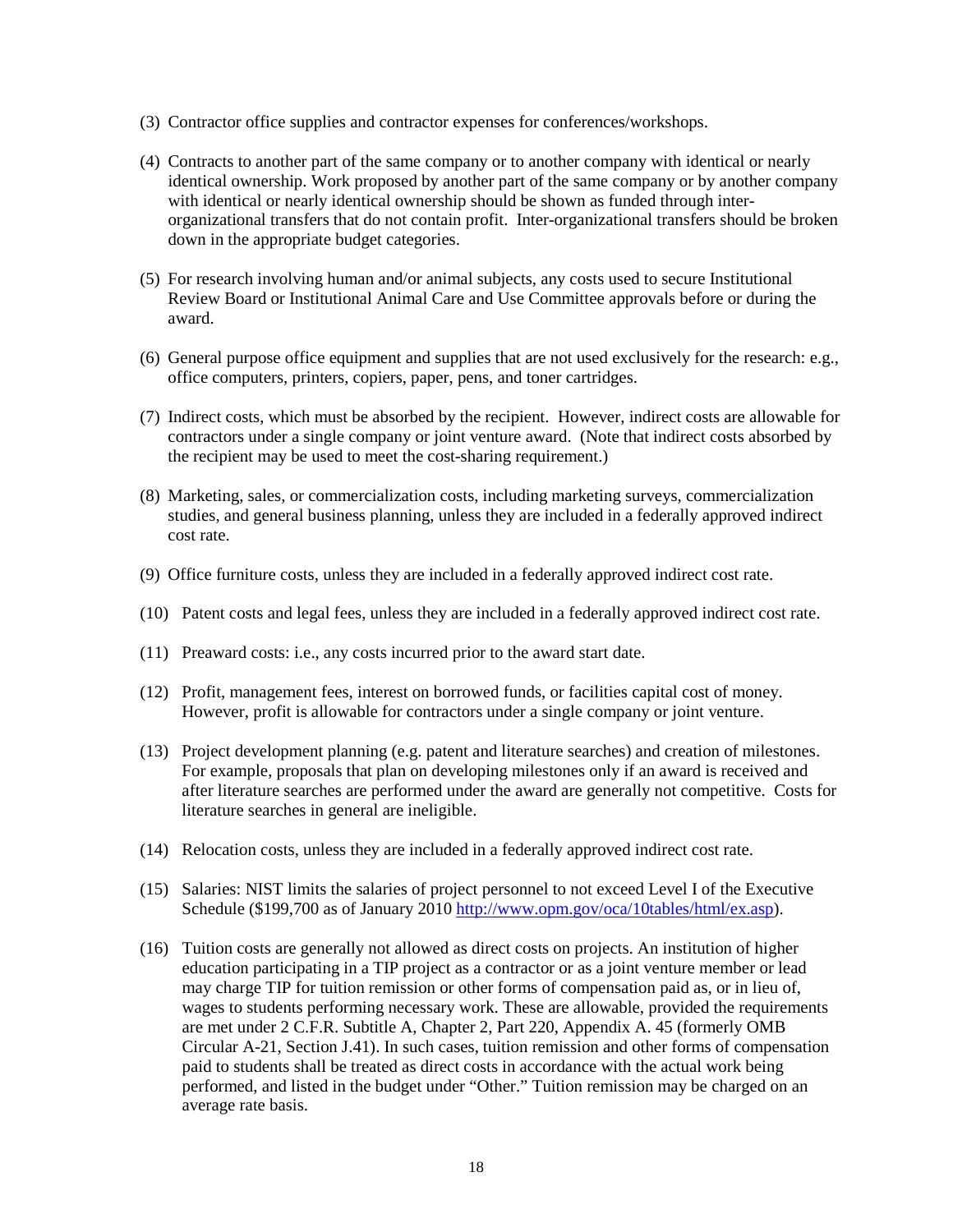- 6. **Other Submission Requirements**. TIP proposals may be submitted in electronic or in hardcopy format as follows:
	- Electronic submission: [www.grants.gov](http://www.grants.gov/)
	- Please see the TIP Proposal Preparation Kit April 2010 Chapter 7 for full details on electronic submissions [http://www.nist.gov/tip/helpful-resources.cfm.](http://www.nist.gov/tip/helpful-resources.cfm)
	- Paper submission: National Institute of Standards and Technology Technology Innovation Program 100 Bureau Drive, Stop 4750 Gaithersburg, MD 20899-4750
	- Please see the TIP Proposal Preparation Kit April 2010 Chapter 4 for full details on paper submissions [http://www.nist.gov/tip/helpful-resources.cfm.](http://www.nist.gov/tip/helpful-resources.cfm)
	- Please note that the NIST site is closed to the general public, and applicant personnel and couriers will not be permitted onto the NIST site in order to deliver proposals. Also note that the NIST Visitors Center is not permitted to accept proposals on behalf of the Technology Innovation Program.
	- Paper submissions will be accepted from the U.S. Mail or similar commercial carrier that routinely deliver mail to NIST.

*Please refer to important information in Submission Dates and Times above to help ensure your proposal is received on time.* 

# **V. Application/Proposal Review Information**

- 1. **Criteria.** Proposals are selected for funding based on the evaluation criteria listed in 15 C.F.R. §296.21 and the award criteria listed in 15 C.F.R. §296.22 as identified below. Additionally, pursuant to 15 U.S.C. 278n(c), no proposal will be funded unless TIP determines that it meets all of the award criteria listed in 15 C.F.R. § 296.22. Detailed guidance on how to address the evaluation and award criteria is provided in Chapter 2 of the TIP Proposal Preparation Kit, which is available at [http://www.nist.gov/tip/helpful-resources.cfm.](http://www.nist.gov/tip/helpful-resources.cfm)
- **Evaluation Criteria**. The two components of the evaluation criteria and respective weights as listed in 15 C.F.R. §296.21 are as follows:
- (a)(1) The proposer(s) adequately addresses the scientific and technical merit and how the research may result in intellectual property vesting in a United States entity including evidence that:
	- (i) The proposed research is novel;
	- (ii) The proposed research is high-risk, high-reward;
	- (iii) The proposer(s) demonstrates a high level of relevant scientific/technical expertise for key personnel, including contractors and/or informal collaborators, and has access to the necessary resources, for example research facilities, equipment, materials, and data, to conduct the research as proposed;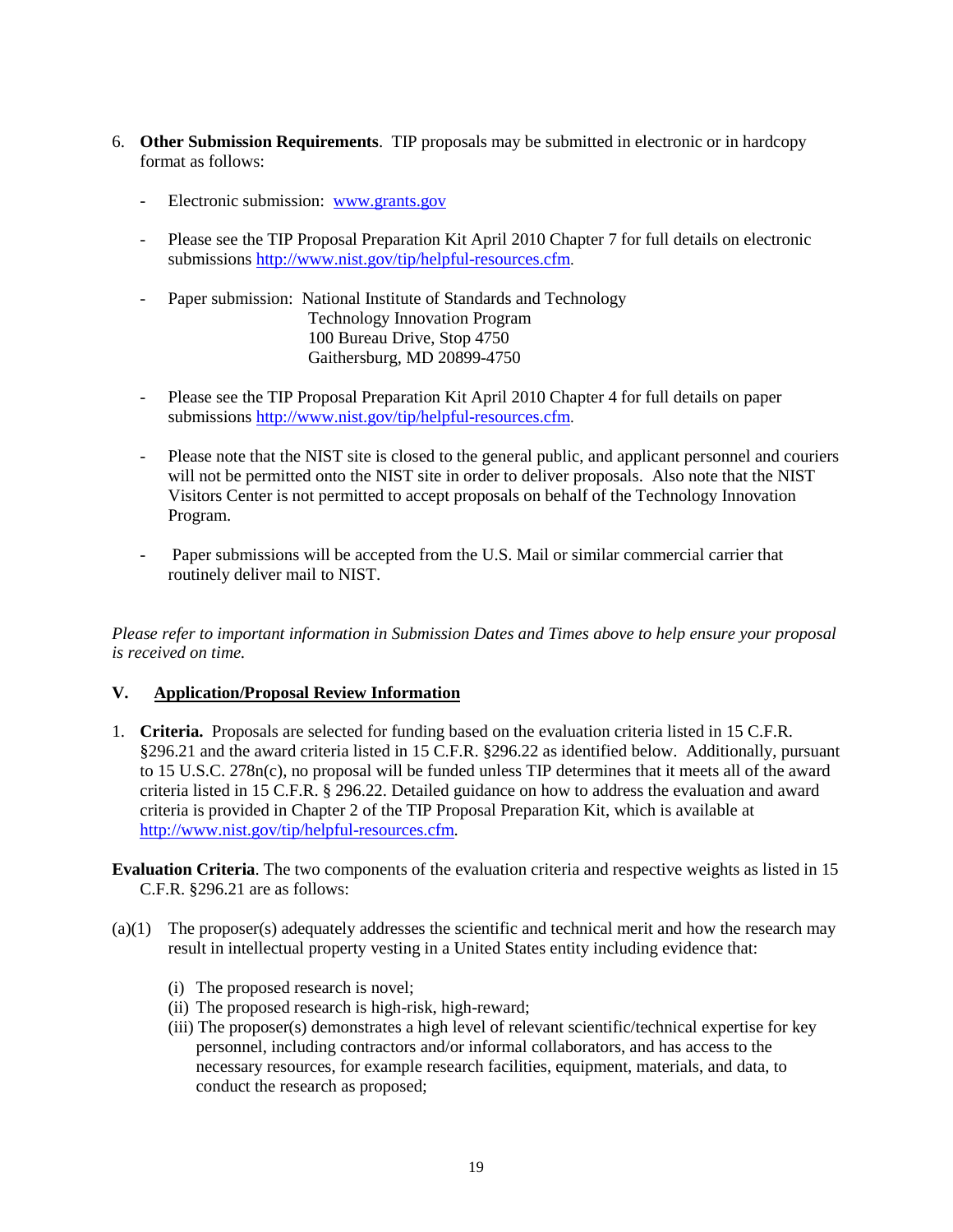- (iv) The research result(s) has the potential to address the technical needs associated with a major societal challenge not currently being addressed; and
- (v) The proposed research plan is scientifically sound with tasks, milestones, timeline, decision points and alternate strategies.
- (2) Total weight of  $(a)(1)(i)$  through  $(v)$  is 50%.
- (b)(1) The proposer(s) adequately establishes that the proposed research has strong potential for advancing the state-of-the-art and contributing significantly to the United States science and technology knowledge base and to address areas of critical national need through transforming the Nation's capacity to deal with a major societal challenge(s) that is not currently being addressed, and generate substantial benefits to the Nation that extend significantly beyond the direct return to the proposer including an explanation in the proposal:
	- (i) Of the potential magnitude of transformational results upon the Nation's capabilities in an area;
	- (ii) Of how and when the ensuing transformational results will be useful to the Nation; and
	- (iii) Of the capacity and commitment of each award participant to enable or advance the transformation to the proposed research results (technology).
- (2) Total weight of  $(b)(1)(i)$  through (iii) is 50%.

**Award Criteria**. The six components of the award criteria as listed in 15 C.F.R. §296.22 are as follows:

- (a) The proposal explains why TIP support is necessary, including evidence that the research will not be conducted within a reasonable time period in the absence of financial assistance from TIP;
- (b) The proposal demonstrates that reasonable and thorough efforts have been made to secure funding from alternative funding sources and no other alternative funding sources are reasonably available to support the proposal;
- (c) The proposal explains the novelty of the research (technology) and demonstrates that other entities have not already developed, commercialized, marketed, distributed, or sold similar research results (technologies);
- (d) The proposal has scientific and technical merit and may result in intellectual property vesting in a United States entity that can commercialize the technology in a timely manner;
- (e) The proposal establishes that the research has strong potential for advancing the state-of-the-art and contributing significantly to the United States science and technology knowledge base; and
- (f) The proposal establishes that the proposed transformational research (technology) has strong potential to address areas of critical national need through transforming the Nation's capacity to deal with major societal challenges that are not currently being addressed, and generate substantial benefits to the Nation that extend significantly beyond the direct return to the proposer.

NIST must determine that a proposal successfully meets all six award criteria for the proposal to receive funding under the Program.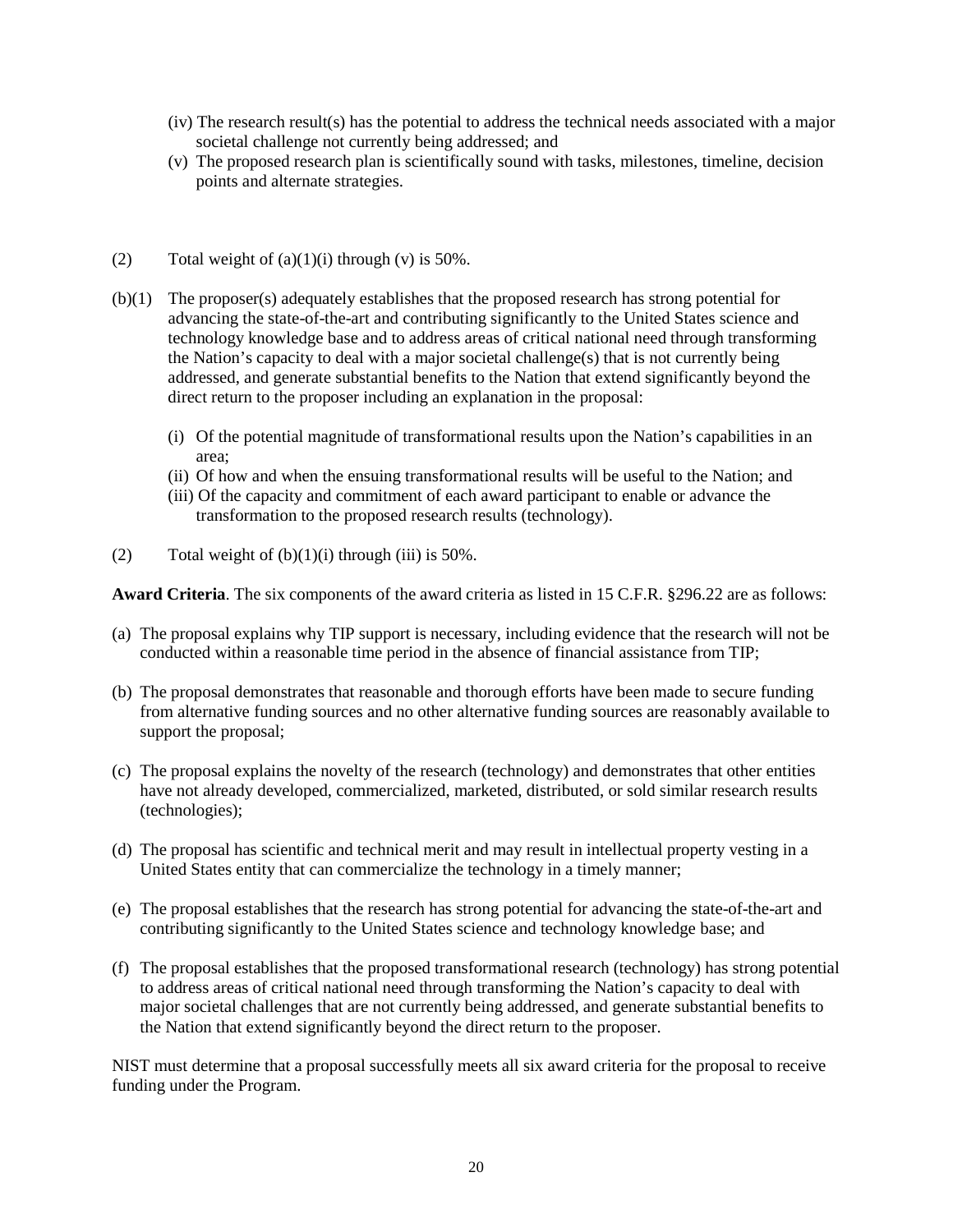- 2. **Selection Factors.** In making final selections, the Selecting Official will select funding recipients based upon the Evaluation Panel's rank order of the proposals and the following selection factors:
	- a. Assuring an appropriate distribution of funds among technologies and their applications,
	- b. Availability of funds, and/or
	- c. Program priorities.
- 3. **Program Priorities.** TIP is soliciting proposals under this fiscal year 2010 competition in the area of critical national need entitled "Manufacturing" as described in the Funding Opportunity Description section above.
- 4. **Review and Selection Process.** Proposals are selected based on a multi-disciplinary peer-review process, as described in 15 C.F.R. §296.20. A preliminary review is conducted to determine if the proposal is in accordance with 15 C.F.R. §296.3; complies with the eligibility requirements described in 15 C.F.R. §296.5; addresses award criteria (a) through (c) of 15 C.F.R. §296.22; was submitted to a previous TIP competition, and if so, has been substantially revised; and is complete. Proposals that are incomplete or do not meet any one of the preliminary review requirements will normally be eliminated. All remaining proposals are then carefully reviewed by an Evaluation Panel consisting of Federal employees using the TIP evaluation criteria listed in 15 C.F.R. §296.21 and award criteria listed in 15 C.F.R. §296.22. The Evaluation Panel will present funding recommendations to the Selecting Official in rank order for further consideration. The Selecting Official makes the final selections for funding. The selection of proposals by the Selecting Official is final and cannot be appealed. The final approval of selected proposals and award of assistance will be made by the NIST Grants Officer. The award decision of the NIST Grants Officer is final and cannot be appealed.

NIST reserves the right to negotiate the cost and scope of the proposed work with the proposers that have been selected to receive awards. This may include requesting that the proposer delete from the scope of work a particular task that is deemed by NIST to be inappropriate for support. NIST also reserves the right to reject a proposal where information exists that raises a reasonable doubt as to the responsibility of the proposer.

## 5. **Additional Information**

- a. TIP proposals will be ranked in numerical order.
- b. Proposers may not submit replacement and/or revised pages and/or documents for any portion of a proposal once that portion has been submitted unless specifically requested by NIST.
- c. One copy of each non-responsive or non-selected proposal will be retained in accordance with the records retention schedule for record keeping purposes. The remaining copies will be destroyed. After the records retention schedule is fulfilled the remaining copy will be destroyed.

## **VI. Award Administration Information**

- 1. **Anticipated Announcement and Award Date.** Awards are expected to be made by the end of November 2010.
- 2. **Award Notices**. Successful proposers/applicants will receive an award document (CD-450 Financial Assistance Award) signed by the NIST Grants Officer. The award will include the award period, the budget, special award conditions, TIP General Terms and Conditions, DoC Financial Assistance Standard Terms and Conditions, and will incorporate the applicable federal cost principles, and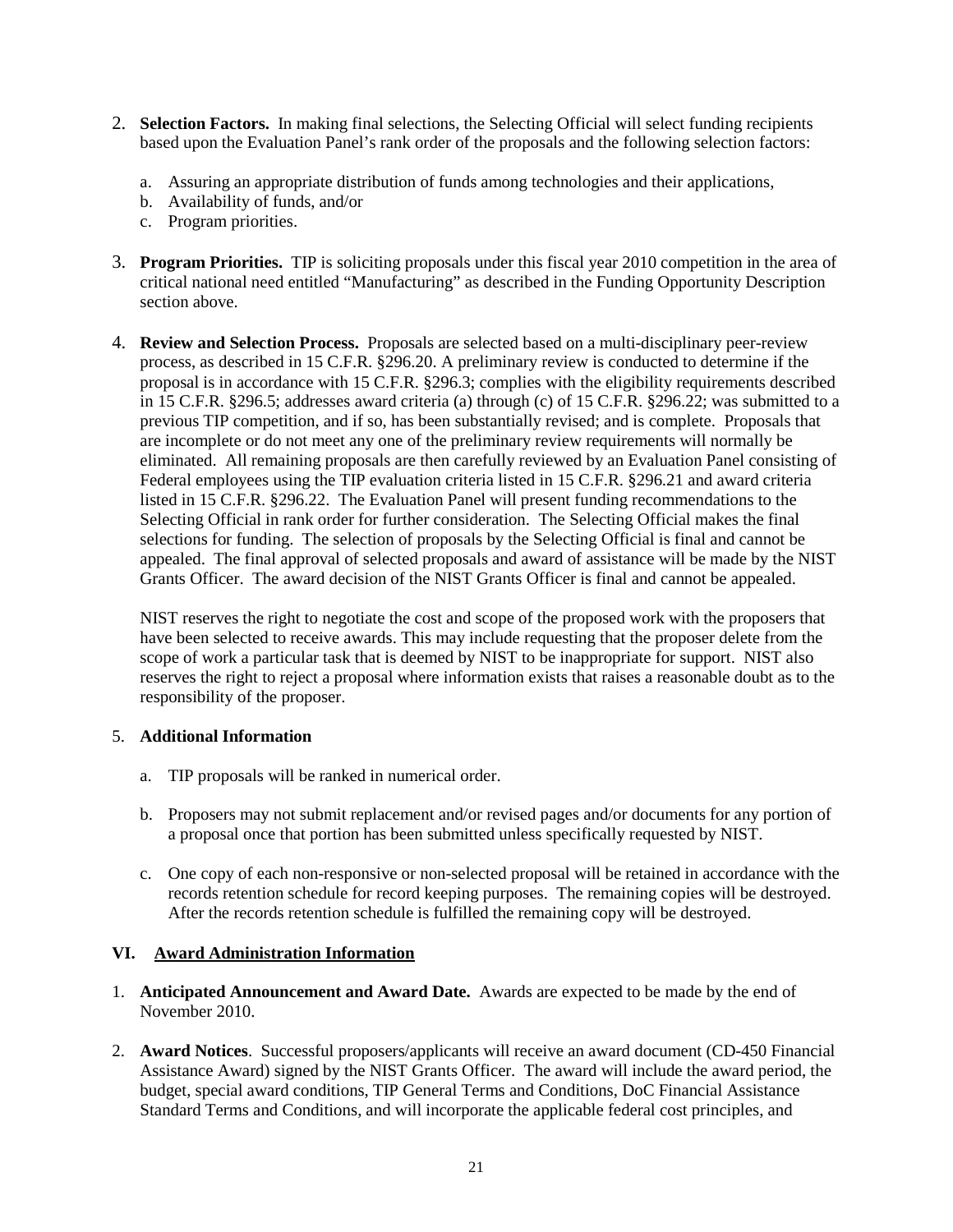applicable policy and regulatory references that will govern the award. The award will be mailed to the successful proposer/applicant via surface mail in triplicate and requires a counter-signature on all three copies by an authorized official at the organization. The recipient should retain one original and return the other two copies to the address listed in the award document. The award document, i.e., CD-450 and award terms and conditions are available at [http://www.nist.gov/tip/helpful](http://www.nist.gov/tip/helpful-resources.cfm)[resources.cfm.](http://www.nist.gov/tip/helpful-resources.cfm)

- 3. **Administrative and National Policy Requirements. DoC Pre-Award Notification Requirements**. The Department of Commerce Pre-Award Notification Requirements for Grants and Cooperative Agreements are contained in, 73 FR 7696 (February 11, 2008), apply to this notice. On the form SF-424 R&R items 5. and 6., the applicant's 9-digit Employer/Taxpayer Identification Number (EIN/TIN) and 9-digit Dun and Bradstreet Data Universal Numbering System (DUNS) number must be consistent with the information on the Central Contractor Registration (CCR) [\(www.ccr.gov\)](http://www.ccr.gov/) and Automated Standard Application for Payment System (ASAP). For complex organizations with multiple EIN/TIN and DUNS numbers, the EIN/TIN and DUNS number MUST be the numbers for the applying organization. Organizations that provide incorrect/inconsistent EIN/TIN and DUNS numbers may experience significant delays in submitting their proposals through grants.gov and receiving funds if their proposal is selected for funding.
- 4. **Reporting.** Award recipients shall provide access to information that is required to assess the project's progress throughout the project life cycle. The following reports are required:
	- a. **Technical Performance Reports.** Award recipients shall submit technical performance reports in triplicate (one original and two copies). Two copies shall be submitted to the Project Manager and the original report to the NIST Grants Officer in the same frequency as the Federal Financial Report (SF-425). Technical performance reports shall contain information as prescribed in 15 C.F.R. §14.51.
	- b. **Impact Assessment Reports.** Award recipients shall submit impact assessment reports as stipulated in the award terms and conditions.
	- c. **Financial Reports.** For recipients under this program, Article A.01 of the DoC Financial Assistance Standard Terms and Conditions dated 2008 is revised as follows:

Award Recipients shall submit a "Federal Financial Report" (SF-425) on a calendar quarter basis for the periods ending March 31, June 30, September 30, and December 31, or any portion thereof. Reports are due no later than 30 days following the end of each reporting period. A final SF-425 shall be submitted within 90 days after the expiration date of the award.

All financial reports shall be submitted in triplicate (one original and two copies) to the NIST Grants Officer.

5. **Intellectual Property Requirements.** For single company award recipients, pursuant to the Bayh-Dole Act (35 U.S.C. 202 (a) and (b)) and "Memorandum to the Heads of Executive Departments and Agencies: Government Patent Policy" (February 18, 1983), the entity that invents owns the invention. However, pursuant to 35 U.S.C. 202(a)(i), when a single company or its contractor under a TIP award is not located in the United States or does not have a place of business located in the United States or is subject to the control of a foreign government, NIST will require that title to inventions made by such parties be transferred to a United States entity that will ensure the commercialization of the technology in a timely fashion.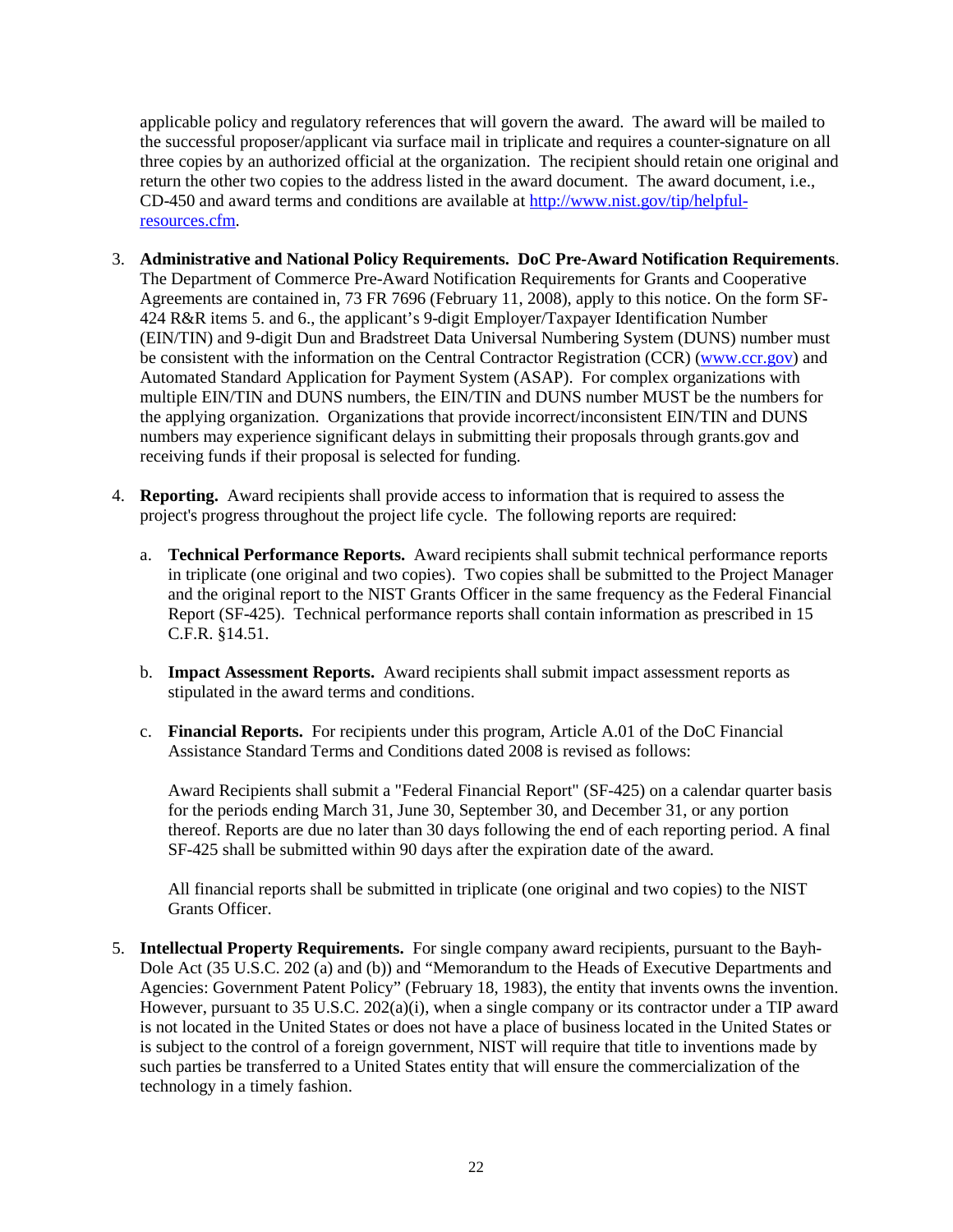For joint ventures, ownership of inventions arising from a TIP-funded project may vest in any participant in a joint venture, as agreed by the members of the joint venture (notwithstanding 35 U.S.C. 202 (a) and (b)). *(Participant includes any entity that is identified as a recipient, subrecipient, or contractor on an award to a joint venture.)*

Title to any such invention shall not be transferred or passed, except to a participant in the joint venture, until the expiration of the first patent obtained in connection with such invention.

Should the last existing participant in a joint venture cease to exist prior to the expiration of the first patent obtained in connection with any invention developed from assistance provided under TIP, title to such patent must be transferred or passed to a U.S. entity that can commercialize the technology in a timely fashion.

The United States reserves a nonexclusive, nontransferable, irrevocable paid-up license, to practice or have practiced for or on behalf of the United States any intellectual property developed from a TIP award. The Federal government shall not in the exercise of such license publicly disclose proprietary information related to the license. This does not prohibit the licensing to any company of intellectual property rights arising from a TIP-funded project. (15 C.F.R. §296.11(b)(3)). The Federal government also has march-in rights in accordance with 37 C.F.R. §401.6. *Intellectual property* means an invention patentable under title 35, United States Code, or any patent on such an invention, or any work for which copyright protection is available under title 17, United States Code. (15 C.F.R. §296.2.)

6. **Projects Involving Human Subjects.** Research involving human subjects must be in compliance with applicable Federal regulations and NIST policies for the protection of human subjects. Human subjects research activities involve interactions with live human subjects or the use of data, images, tissue, and/or cells/cell lines (including those used for control purposes) from human subjects. Research involving human subjects may include activities such as the use of image and/or audio recording of people, taking surveys or using survey data, using databases containing personal information, testing software with volunteers, and many tasks beyond those within traditional biomedical research. A Human Subjects Determination Checklist is included in the April 2010 TIP Proposal Preparation Kit in Chapter 6 (http://[www.nist.gov/tip/helpful-resources.cfm](http://www.nist.gov/tip/helpful-resources.cfm)) to assist you in determining whether your proposed research plan has human subjects involvement, which would require additional information in your proposal submission, and possibly more documentation during the Evaluation Panel's consideration of your proposal. See the *TIP Guidelines and Documentation Requirements for Research Involving Human & Animal Subjects* for more specific information on documentation requirements and due dates for documentation located at http://[www.nist.gov/tip/helpful-resources.cfm](http://www.nist.gov/tip/helpful-resources.cfm) or by calling 1-888-847-6478. President Obama has issued Exec. Order No. 13,505, 74 Fed. Reg. 10667 (March 9, 2009), revoking previous executive orders and Presidential statements regarding the use of human embryonic stem cells in research. On July 30, 2009, President Obama issued a memorandum directing that agencies that support and conduct stem cell research adopt the "National Institutes of Health Guidelines for Human Stem Cell Research" (NIH Guidelines), which became effective on July 7, 2009, "to the fullest extent practicable in light of legal authorities and obligations." On September 21, 2009, the Department of Commerce submitted to the Office of Management and Budget a statement of compliance with the NIH Guidelines. In accordance with the President's memorandum, the NIH Guidelines, and the Department of Commerce statement of compliance, NIST will support and conduct research using only human embryonic stem cell lines that have been approved by NIH in accordance with the NIH Guidelines and will review such research in accordance with the Common Rule and NIST implementing procedures, as appropriate. NIST will not support or conduct any type of research that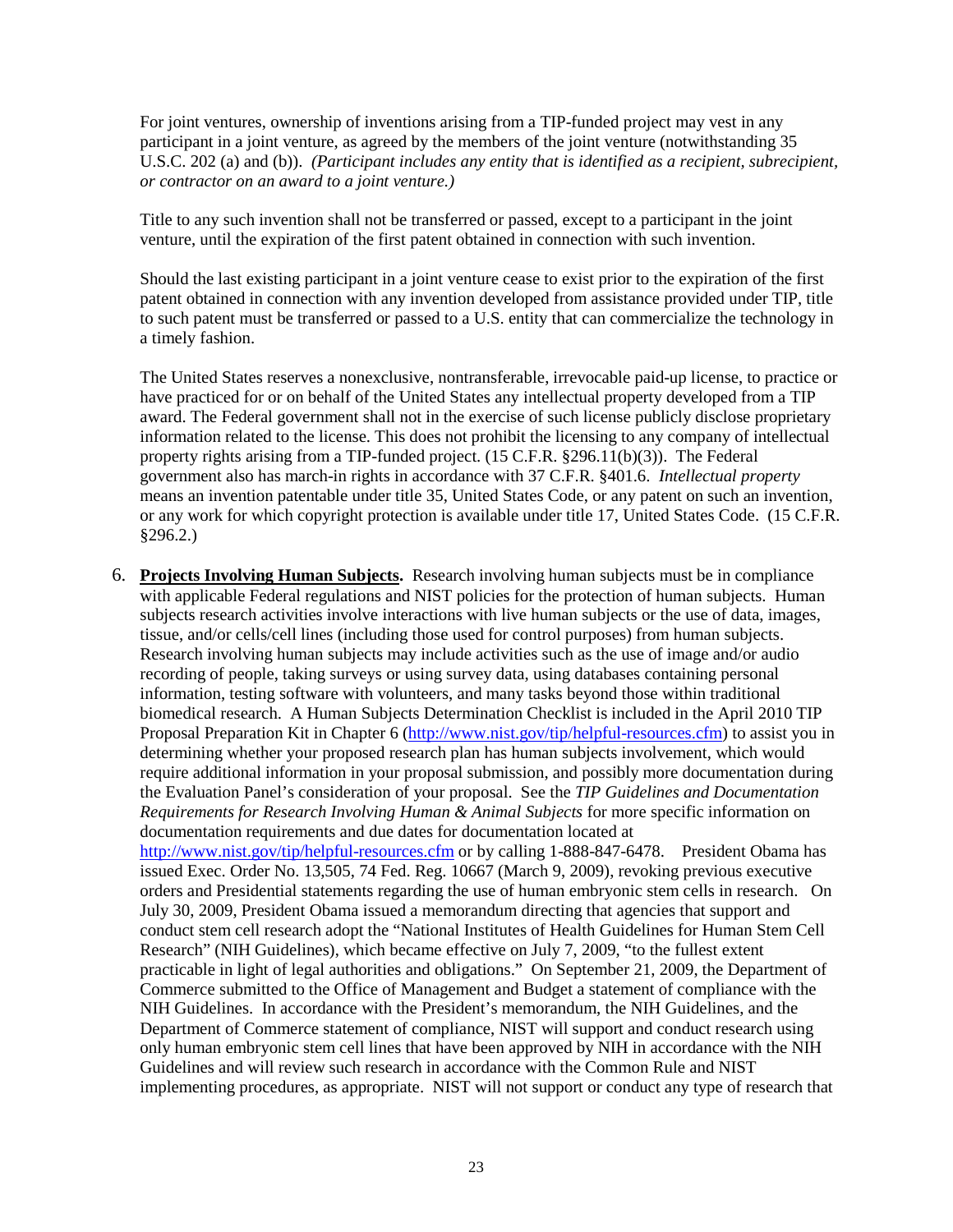the NIH Guidelines prohibit NIH from funding. NIST will follow any additional polices or guidance issued by the current Administration on this topic.

7. **Projects Involving Live Vertebrate Animals**. Research involving live vertebrate animals must be in compliance with applicable Federal regulations and NIST policies for the protection of live vertebrate animals. Vertebrate animal research involves live animals that are being cared for, euthanized, or used by the project participants to accomplish research goals or for teaching or testing. The regulations do not apply to animal tissues purchased from commercial processors or tissue banks or to uses of preexisting images of animals (e.g., a wildlife documentary or pictures of animals in newscasts). The regulations do apply to any animals that are transported, cared for, euthanized or used by a project participant for testing, research, or training such as testing of new procedures or projects, collection of biological samples or observation data on health and behavior. Detailed information regarding the use of live vertebrate animals in research plans and required documentation is available in the *TIP Guidelines and Documentation Requirements for Research Involving Human & Animal Subjects* located at<http://www.nist.gov/tip/helpful-resources.cfm> or by calling 1-888-847-6478.

| Subject Area                               | Point of Contact                        |
|--------------------------------------------|-----------------------------------------|
| Administrative, budget, cost-sharing, and  | Michael Walsh                           |
| eligibility questions                      | Phone: 301-975-5455                     |
|                                            | Fax: 301-869-2147                       |
|                                            | E-mail: michael.walsh@nist.gov          |
| Human and/or animal subjects used in       | Lawrence Uhteg                          |
| research                                   | Human & Animal Subjects Advisor         |
|                                            | Phone: 301-975-8779                     |
|                                            | Fax: 301-548-1087                       |
|                                            | E-mail: <u>lawrence</u> .uhteg@nist.gov |
| Project selection, evaluation and award    | Thomas Wiggins, Director                |
| criteria, and other programmatic questions | <b>Selection Management Office</b>      |
|                                            | Phone: 301-975-5416                     |
|                                            | Fax: 301-975-2147                       |
|                                            | E-mail: thomas.wiggins@nist.gov         |
| Electronic proposal submission             | <b>Christopher Hunton</b>               |
|                                            | Phone: 301-975-5718                     |
|                                            | Fax: 301-840-5976                       |
|                                            | E-mail: christopher.hunton@nist.gov     |
| Technical questions related to NIST-1022   | Deborah Dubeau                          |
| and associated forms                       | Phone: 301-975-3462                     |
|                                            | Fax: 301-975-2147                       |
|                                            | E-mail: deborah.dubeau@nist.gov         |
| Foreign-owned company participation        | Kathleen McTigue                        |
|                                            | Phone: 301-975-8530                     |
|                                            | Fax: 301-975-2147                       |
|                                            | E-mail: kathleen.mctigue@nist.gov       |
| Grant and cooperative agreement rules and  | Grants & Agreements Mgmt. Division      |
| regulations                                | Phone: 301-975-5718                     |
|                                            | Fax: 301-840-5976                       |
|                                            | E-mail: grants@nist.gov                 |

# **VII. Agency Contact(s)**

# **VIII. Other Information**